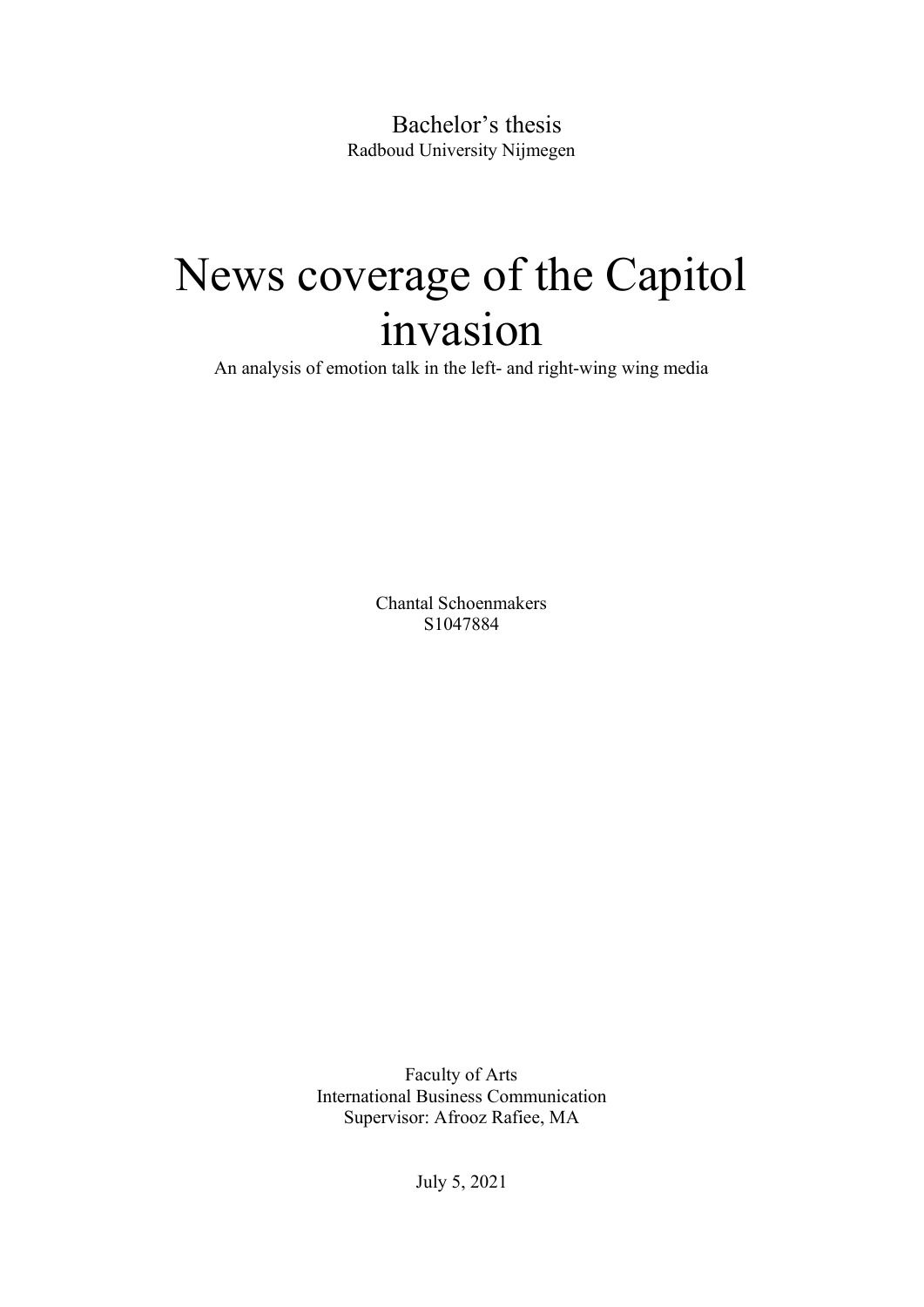#### **Abstract**

This study focuses on the representation and use of emotion in news feature articles by leftand right-wing media. A qualitative discourse analysis was conducted to compare and gain insight on how emotion terms appear in twenty-four articles from two online newspapers the New York Times as a left-liberal newspaper and The Washington Times as a rightconservative newspaper. Emotion terms were analyzed based on linguistic level, valence, the emoter, emotion attribution, emotion source and how the emotion was placed in the text. Findings from the corpus analysis have shown that more words with negative emotion were used than positive words in both newspapers. These negative words were mostly adjectives and nouns. This was in line with findings of previous studies. Other findings in this research have also indicated that the representation of emotion is different between the two newspapers. This is an indication of the use of emotion in the media-biased landscape of the United States.

*Keywords: Capitol invasion, emotion talk, media bias, Republican, Democrat, corpus analysis*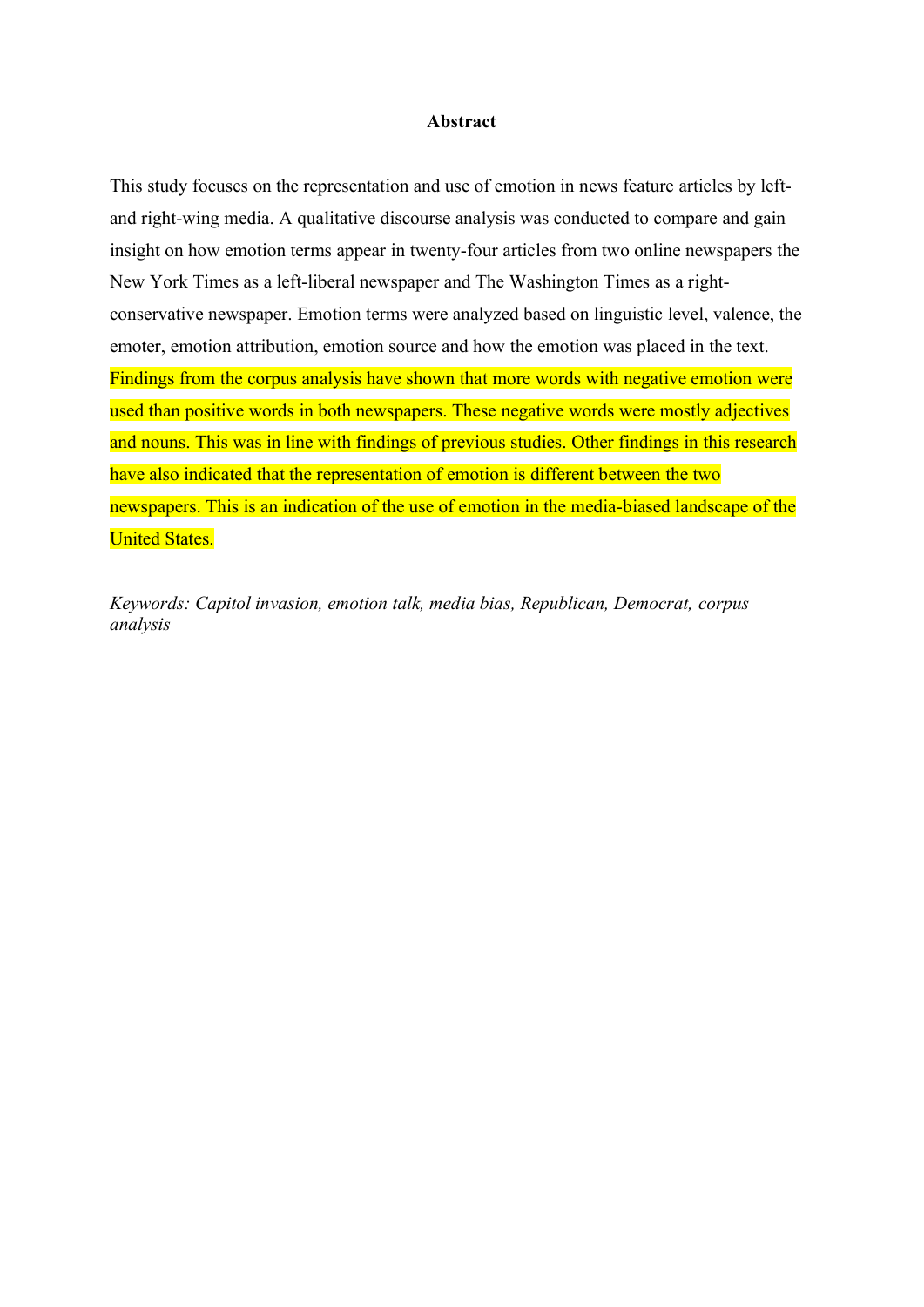On January 6, 2021, the U.S. Capitol was invaded by supporters of President Trump. Earlier that day, there had been a demonstration opposing the confirmation of Joe Biden's election win as the next President of the United States. This confirmation would take place in Congress later that day. Since his loss at the 2020 Presidential Elections, President Trump stated that the elections were 'stolen' and that he had won the elections and not Joe Biden.

During the demonstration, President Trump urged his supporters to go to the Capitol. In front of the Capitol, a confrontation between the President's supporters and the police unfolded. The mob overtook the Capitol Police, made their way up to the Capitol, and entered the building (Tan & Rindler, 2021). During this event, the United States House of Representatives, the Senate, and assembled press were inside the Capitol. They were taken to secret locations in the building for their safety. The rioters managed to get into the Senate chamber and Congress members' offices. Security guards were forced to draw firearms when the intruders threatened to break through barricaded doors (Barr, 2021). President-elect Joe Biden addressed the country through a video link. He urged President Trump to demand the mob to leave the building. Later that day, President Trump appeared in a video message where he urged his supporters to go home while still making claims about election fraud. After this video message, Twitter took the Tweets from the President offline to make false claims and prevent further violence escalation (Meyer, 2021). According to Washington DC police, four people were killed in the Capitol invasion, and an unknown number of people were injured (Hymes, Mcdonald & Watson, 2021). After the rioters left the Capitol, Vice-President Mike Pence continued the debate, and Congress confirmed Joe Biden's win on January 7 (Meyer, 2021).

The Capitol invasion was global news and reported in all media types U.S. newspapers, channels, and sites were short of emotional superlatives to describe this historical event (Haynes, 2021). In the first place, the emotions of Trump and his supporters caused the course of events that day. Furthermore, the invasion of a political building in the United States evoked many emotions for supporters, opponents, American citizens and other nations. Because media with left or right political orientations can have different views on this historical event, this can affect the representation of emotions in the Capitol invasion news coverage. This study researches the representation of emotion talk in feature articles on the Capitol invasion in The New York Times and The Washington Times.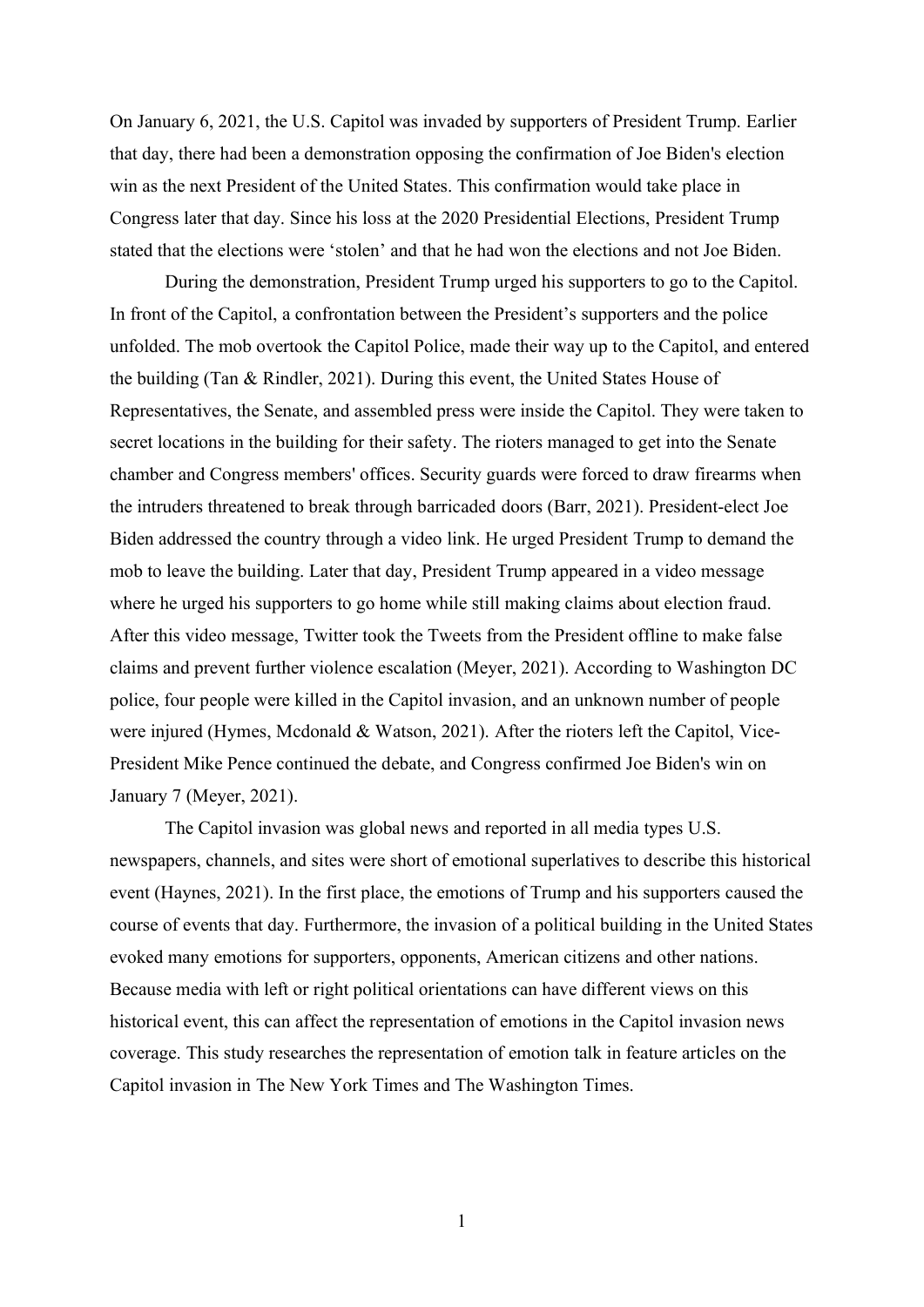#### **Emotion in journalism**

Emotions have recently been acknowledged to play an essential part in the news. As Peters (2011) concludes, one significant change over the past few decades in journalism is not that the news has become emotional but that the diversity of emotional styles and attempts to involve the audience have become more explicit. For instance, journalists ask sources or stakeholders how they feel after a particular event has transpired to generate drama, compassion, or empathy for the person being interviewed, bringing the audience closer to the story (Wahl-Jorgensen 2019a; Wahl-Jorgensen 2019b). The use of emotions serves an essential role in journalistic narratives. This is exemplified by the study of Zou (2018), in which a news blog that targets the Chinese diaspora is examined. Zou (2018) finds that diasporic news bloggers regularly construct an emotional climate of fear through a set of narrative strategies in their routine practices. For example, they used emotive language and pictures, posing questions, raising concerns, issuing warnings and caveats and selecting fearprovoking topics. It is argued that the construction of fear as a collective emotion holds civic potentials, for it bridges the political life and everyday life. Zou (2018) concludes that fearevoking news can enhance civic engagement in five ways, namely through personalized sense-making, moral evaluation, mobilization, therapeutic closure, and cohesion maintenance.

Another study on the use of emotions in journalistic narratives is the study of Pantti and Wahl-Jorgensen (2011). Pantti and Wahl-Jorgensen (2011) studied expressions of anger in British disaster coverage, in which the connection between public emotions concerning politics and journalistic practices was examined. It was shown that emotional expressions in news media are filtered, and it is carefully chosen what is shown, as some emotions are magnified while others are concealed. Their study categorizes expressions of anger in various forms: direct expressions of anger from news sources, indirect descriptions of anger and authorial emotions (such as the discussion of journalists' own emotions in editorials).

Pantti and Wahl-Jorgensen (2011) analyzed the presence of systematic patterns that structure the expression of anger, born out of conventions of journalism, structuring who is authorized to express anger, and under what circumstances and constraints. For example, the subject position of the victim affected by the disaster articulates anger through letters to the editor or in stories where 'ordinary' people quoted. They also concluded that coverage of more recent disasters demonstrates a more emotional society, in which the open display of emotions and emotionally charged rituals is valorized.

These studies highlight how recent research has shed light on the use and representation of emotion in media. However, they also show that only recently people have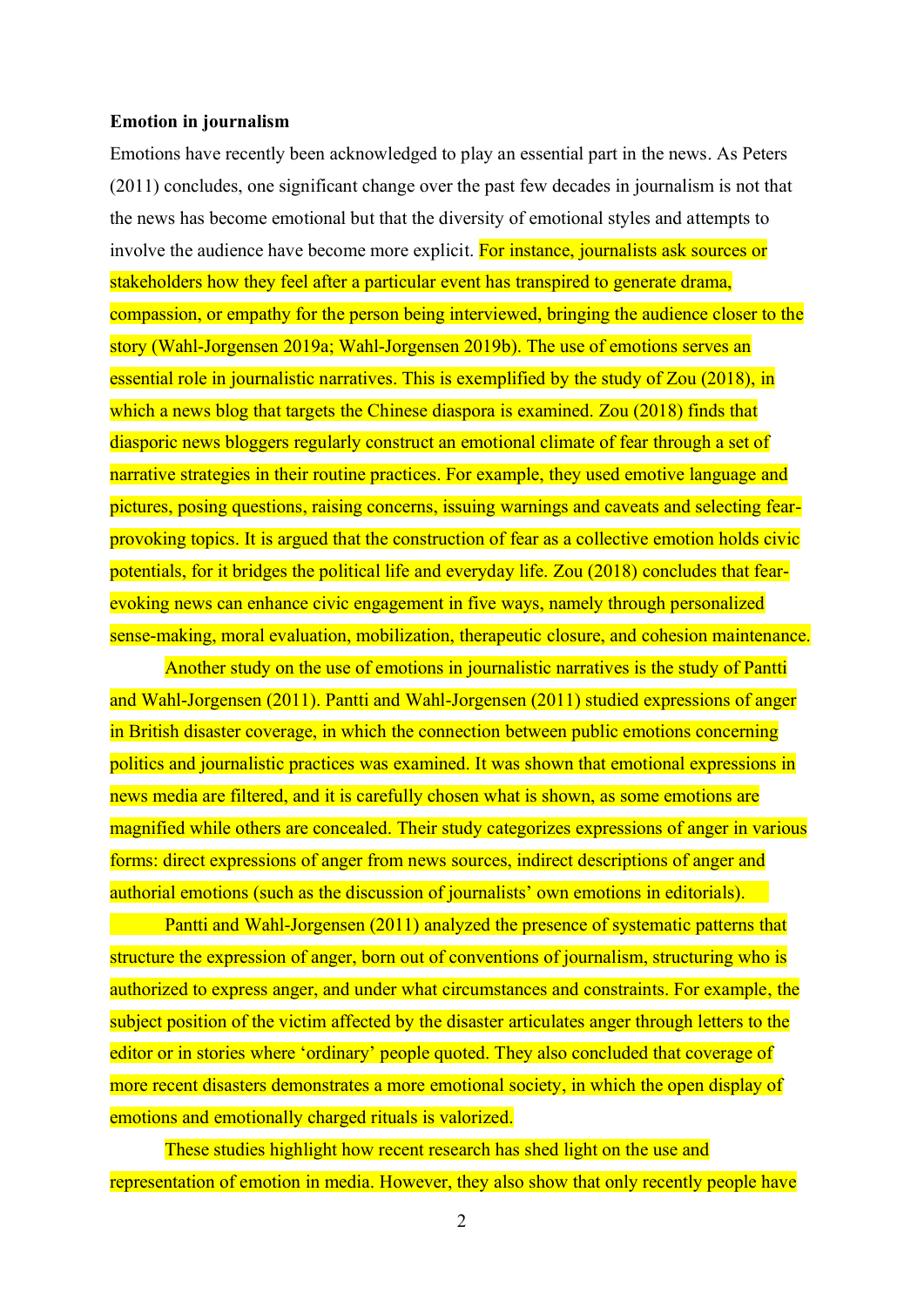come to understand how essential the role of emotion is, and that further research is critical to a better understanding of the representation of emotion in journalism (Peters, 2011).

#### **Representation of emotion in texts**

Emotions can be present in media texts in various ways. For instance, emotions can be signalled or explicitly denoted. Bednarek (2008) differentiates between emotional talk and emotion talk. Emotional talk is described as a language expressing or signaling emotion which include for instance, intonation, repetition, exclamation, figurativeness, and punctuation. Examples are: "I don't care!" or "I don't want to!". Emotion talk constitutes all expressions that denote emotion, such as love, hate, joy, envy, sad, mad, enjoy, dislike, etc. Emotion talk is present in a text as adjectives *(a sad person*), verbs (*he loves*), nouns (*his grief*), and adverbs (*desperately*). It has been identified that in news emotion words are most often negative and present as an adjective or noun (Bednarek, 2008).

Bednarek (2008) identifies several main situations where emotion terms are used in news reports. Firstly, emotion terms are used for first-person affect (for example, *I love him*). Secondly, emotion terms occur when statements are made about the emoter's emotions that are not first-person (for example, *she loves him*). Thirdly, emotion nouns are used in news reports as adjectives to another noun (for example, *a surprise attack or hate symbol*). Fourthly, a hypothesis or prediction of affect is made through modal colligation (*I would be surprised if*).

How emoter's emotions are portrayed can be analyzed through a study by Painter, Martin, and Unsworth (2013). Their study on developing and learning an emotion through representations of emotion showed that emotions are presented differently. By people This study showed that emotions are presented differently. For instance, when feelings are the results of a surge of emotion (behavioral surge: *he suddenly became angry versus he is angry all the time*) or whether the feelings are part of an ongoing state of mind (mental disposition). Martin and Rose (2003) presented three different ways of relating emotions to these mental states (behavioral surge and mental disposition). First of all, writers can either use words that label emotions *(fear)*. Secondly, writers use words that denote behavior that also directly expresses an emotion (*shrieks*). And thirdly, to describe an unusual behavior which is read as an indirect sign of emotion (*be very quiet*). These different manners of representing emotions can be placed on a cline of implicitness (whereas the first manner is less implicit, ranging to the second and the third manner, which is more implicit).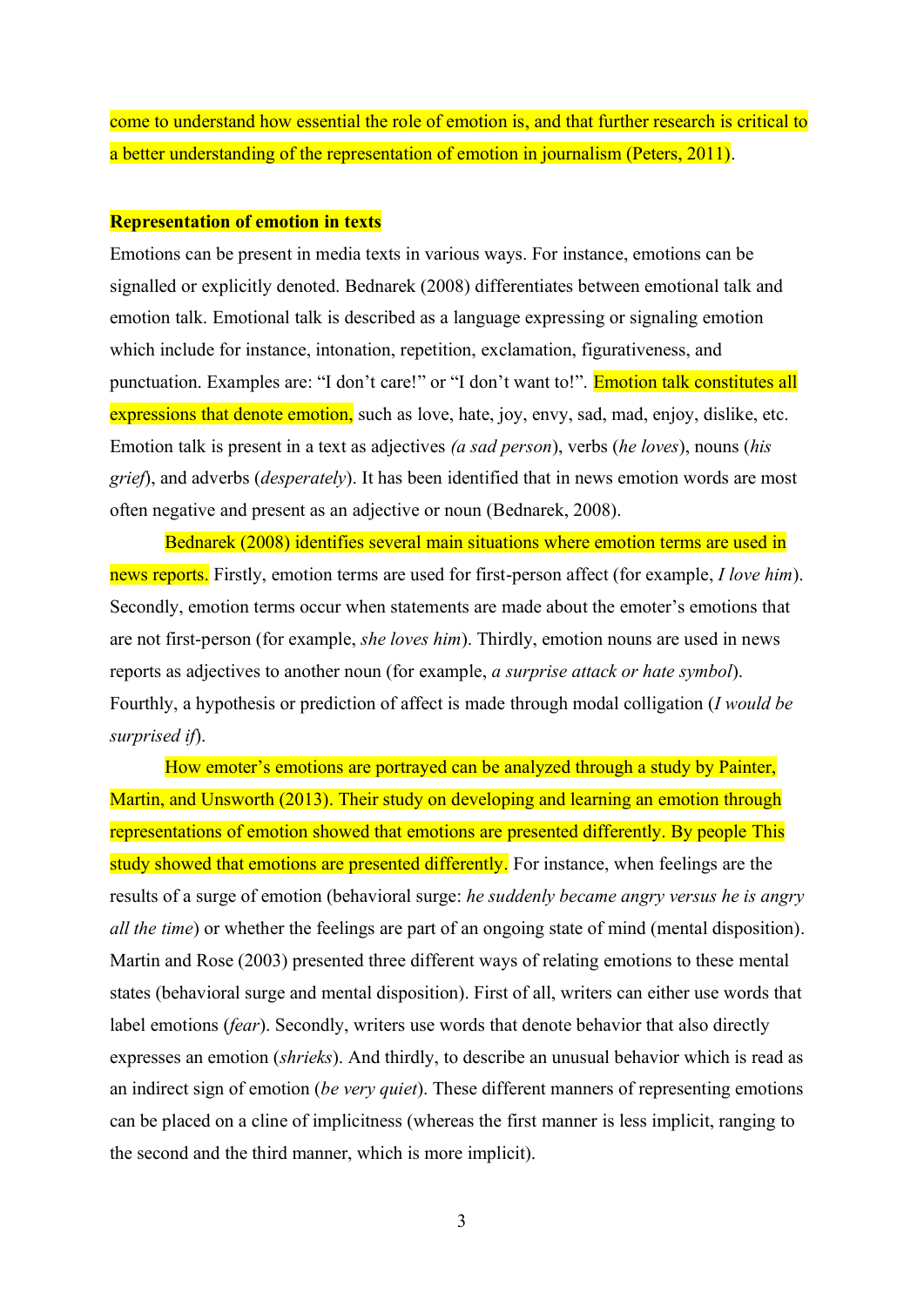#### **Media representation of social reality**

News is seen as a socially created product, not a reflection of objective reality. Social constructivism is an approach in the social sciences on how the media cover social events to help their audience make sense of events they do not have direct access to (Donsbach, 2008). This is done by offering their audience issues to think about and viewing or interpreting the reported issues or events. In other words: the media do not simply reflect reality but define and construct it, resulting in that one, and the same event may be represented differently in different media (Wahl-Jorgensen & Hanitzsch, 2019). For example, in a study by Altheide (2002) on media and its contribution to changing social expectations and fear, it was shown that media contribute to public perceptions and that different media outlets create different perceptions which can impact the culture of society.

When the media select and highlight specific aspects of events and present them in a certain way, this can lead to particular patterns of interpretation (Shoemaker & Reese, 1995). News coverage is often criticized for lack of balance or equality between competing viewpoints. The lack of balance between different viewpoints in the media is called the media bias. The media bias means that the media consciously or unconsciously filter news through their worldview (Haddington, 2004; Richardson, 2007).

#### **Media bias in the United States**

In the United States, media bias takes shape between left-liberal media and right-conservative media. The left-liberal wing is associated with the Democratic Political Party and their ideas of freedom, equality, fraternity, rights, progression, and globalism. The right-conservative wing is associated with the Republican Party, also known as the Grand Old Party (GOP), characterized by conservatism, strong law, order, authority, hierarchy, duty, tradition, and nationalism (Pribanic-Smith, 2013).

This partisan bias in American media has been present from the 19<sup>th</sup> century onwards when newspapers were first linked to a political party. American newspapers acted as partisan organs during presidential elections, where the press highlighted a political ideology in their coverage (Baldasty & Rutenbeck, 1988; Pribanic-Smith, 2013). The media favored either the Democratic Party or the Republican Party. When they favored one party, they negatively portrayed the other party. With the rise of industrialization and the national economy's development in the late  $19<sup>th</sup>$  and early  $20<sup>th</sup>$  centuries, American newspapers became more independent, and reporting became more neutral (Baldasty & Rutenbeck, 1988).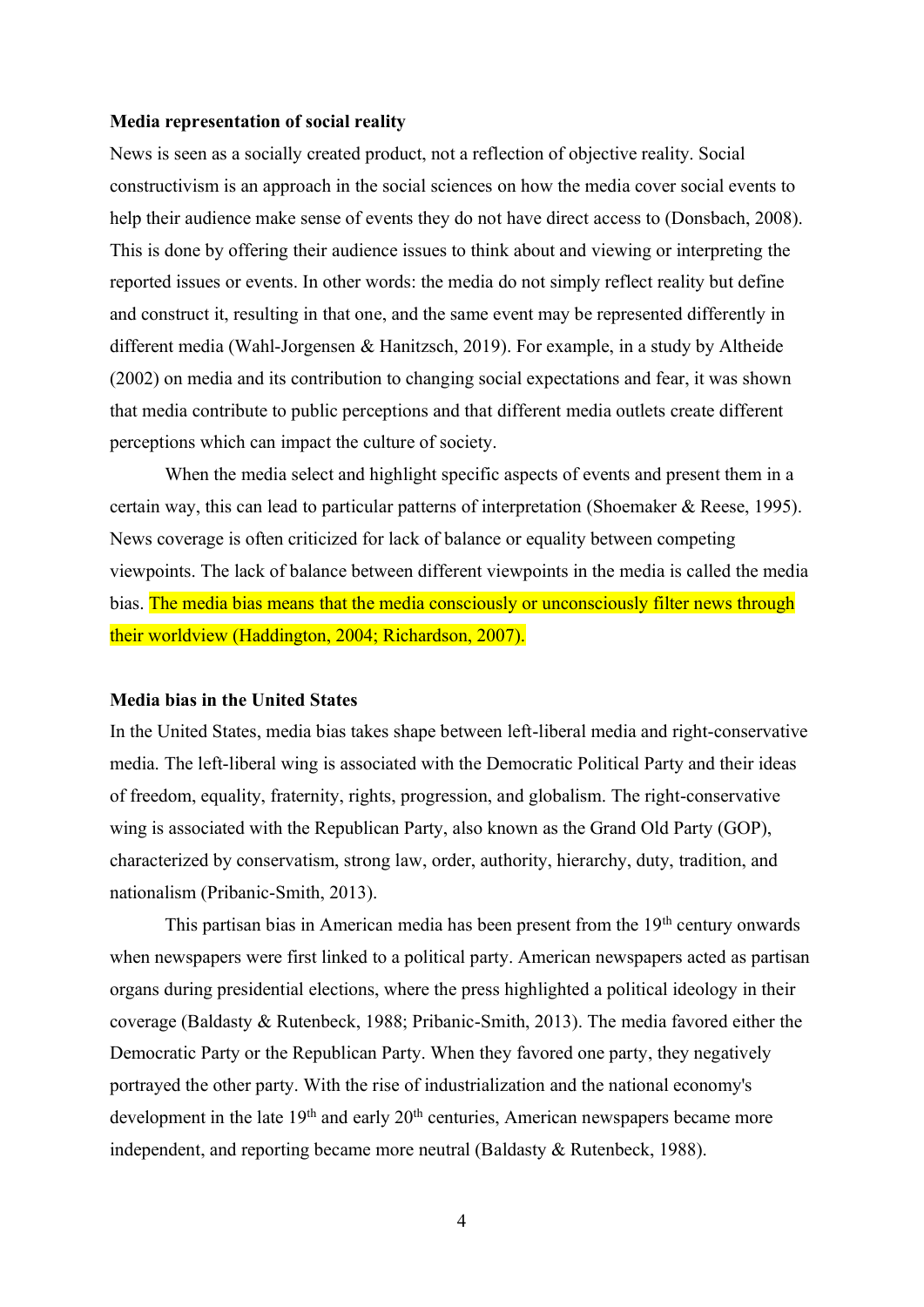Modern American newspapers claim to be independent of political influence (Belsey & Chadwick, 1992). However, left-wing and right-wing newspapers can still be distinguished in the U.S. For instance, an extensive study in the quarterly journal of Economics by Groseclose and Milyo (2005) on the partisan nature of four leading editorial pages, including The New York Times and The Washington Times, proved that point. Their study was measured bias by studying how many times a particular media outlet cites various think tanks and policy groups and compares with how many times members of Congress and the Senate cite the same groups. They concluded that while the newspapers are more or less equally partisan when it comes to supporting or opposing a given presidential administration's policy pronouncements, the conservative pages criticize liberal presidents with more intensity than liberal pages criticize conservative presidents. Another study by Brock (2005), on how the right-wing in the U.S. built a media machine of media outlets to sell conservatism to the public, discredit its opponents and disregard journalistic ethics to manufacture news, examined the following: that liberal papers criticized President Bill Clinton 30 percent of the time, while conservative papers criticized President Clinton 89 percent of the time. liberal papers criticized President George W. Bush 67 percent of the time, while the conservative papers criticized President Bush only seven. And the liberal papers praised the Clinton administration only 30 percent of the time, while the conservative papers praised George W. Bush's administration 77 percent of the time.

#### **Present study**

The literature review shows that only recently have we come to understand how essential the role of emotion in journalism is and that further studies are necessary to better understand the representation of emotion in journalism. The present study is about the representation of emotion in reporting the Capitol invasion by left-wing and right-wing media. This study contributes to a better understanding of the representation and use of emotion in the coverage of events such as the Capitol invasion in the media's biased landscape in the United States.

For this study, The New York Times is chosen to represent the left-liberal newspaper, and The Washington Times is selected as the right-conservative newspaper. It is expected that the two newspapers cover the Capitol invasion differently because the two different newspapers have different political orientations. The expectation is that this difference is demonstrated by different representations of emotion within the newspapers.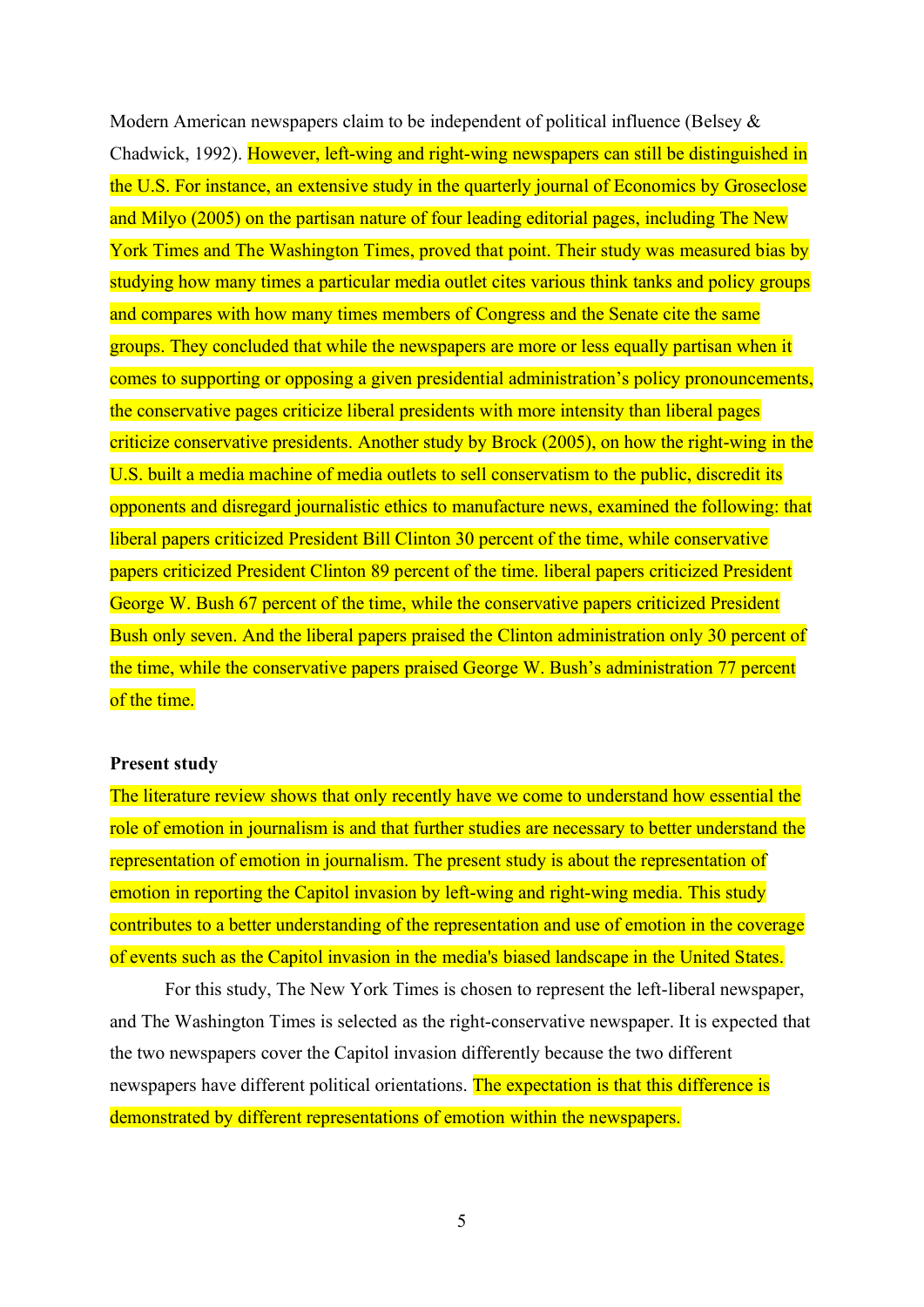#### *The New York Times*

The New York Times is a prestigious newspaper in the United States. It is part of the United States' legacy media - a group of media outlets that dominated before the arrival of the internet and has always been associated with the political left-liberal wing in the United States (Sheppard, 2007). An analysis by a journalist from CNN showed that The New York Times had not supported a Republican president in its coverage since 1956 (Brennan, 2012). According to Brock (2005), in a study on approach and tone in U.S. Media, the New York Times, during the presidential elections of 2000, ran articles with headlines such as 'toward an orderly end.' It lauded the 'bourgeois riot' staged by Republican operatives to stop the counting of ballots with Bush very narrowly ahead. In the same study, it was referenced that in May 2002, the Republican National Committee issued an e-mail alert citing editorials in the New York Times defending the Bush administration's handling of pre-September 11 intelligence reports and warning Democrats against recriminations. The New York Times' stature and its association with the left-liberal wing made it an interesting newspaper to collect data from and analyze in this research. It is expected that the New York Times will be very critical of the role of President Trump and the Republican party in the period leading up to the invasion and during the invasion. This could mean that The New York Times will attribute more negative emotion terms to the rioters and Trump.

#### *The Washington Times*

The Washington Times is an American daily newspaper covering a general interest topic, emphasizing national politics. Throughout its history, The Washington Times has been known for its right-conservative political stance supporting the policies of Republican presidents. For example, after the Capitol invasion, The Washington Times published a false story quoting an unidentified retired military officer claiming that the facial recognition system company XRVision had used its technology and identified two far-left members Antifa-members in the mob (Scarborough, 2021). The article was removed from the website and replaced with a corrected version one day later. In traditional Republican states in the United States, The Washington Times is gaining market share to legacy media such as CBS or The New York Times. Scholars mention that although advertisers will cling to some of the old media because they have a large audience, they will lose influence due to audiences' move to alternate (right) media, such as The Washington Times (Sheppard 2007). The association with the rightconservative wing made The Washington Times an interesting newspaper to collect data and analyze in this research. It is expected that The Washington Times will be less critical of the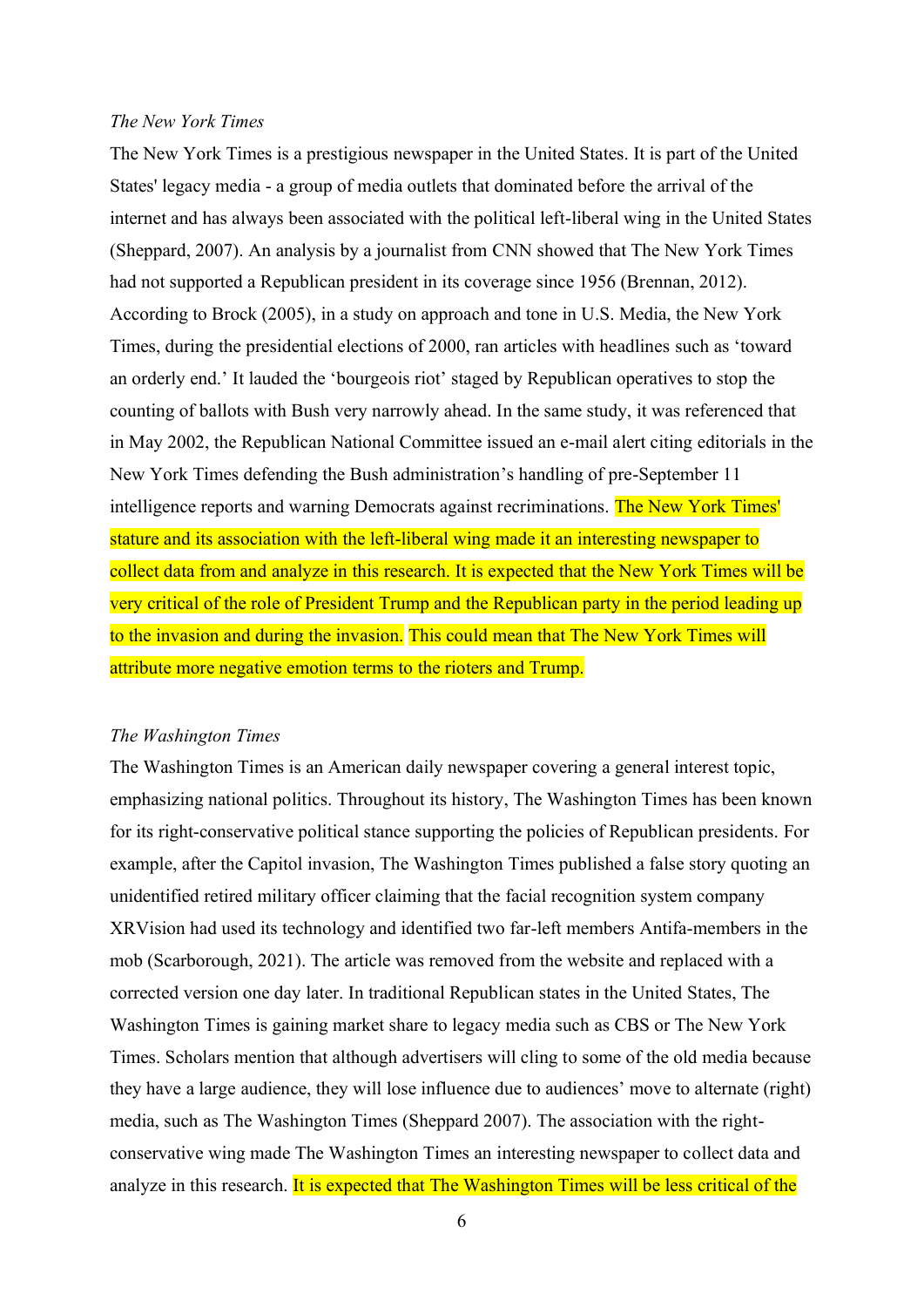role of President Trump and the Republican party. This could mean that The Washington Times will not attribute negative emotion terms to the rioters and Trump.

## *Feature articles*

The articles used for this study are feature articles. News feature can be defined as a genre that presents background information on the situation and additional viewpoints on the situation. Steensen (2011) has shown that feature articles connect with audiences on an emotional level by accounts of personal experiences related to contemporary events of perceived public interest. A different study by Wahl-Jorgenson and Hanitzsch (2019) has found that feature articles have become more intimate and contain personal confessions, anecdotes or quotes from people and contain emotion.

This research will analyze news feature articles in The New York Times and The Washington Times based on the representation of emotion words.

For this research, the following research question is formulated. RQ1:

How is emotion talk represented in news feature articles about the Capitol invasion by leftand right-wing media in the U.S.?

## RQ2:

How does the representation of emotions in news feature articles about the Capitol invasion link to the context of The New York Times and The Washington Times?

The answer to the first research question will be presented in the results section. The second research question will be discussed in the discussion section as it needs more interpretation to be answered.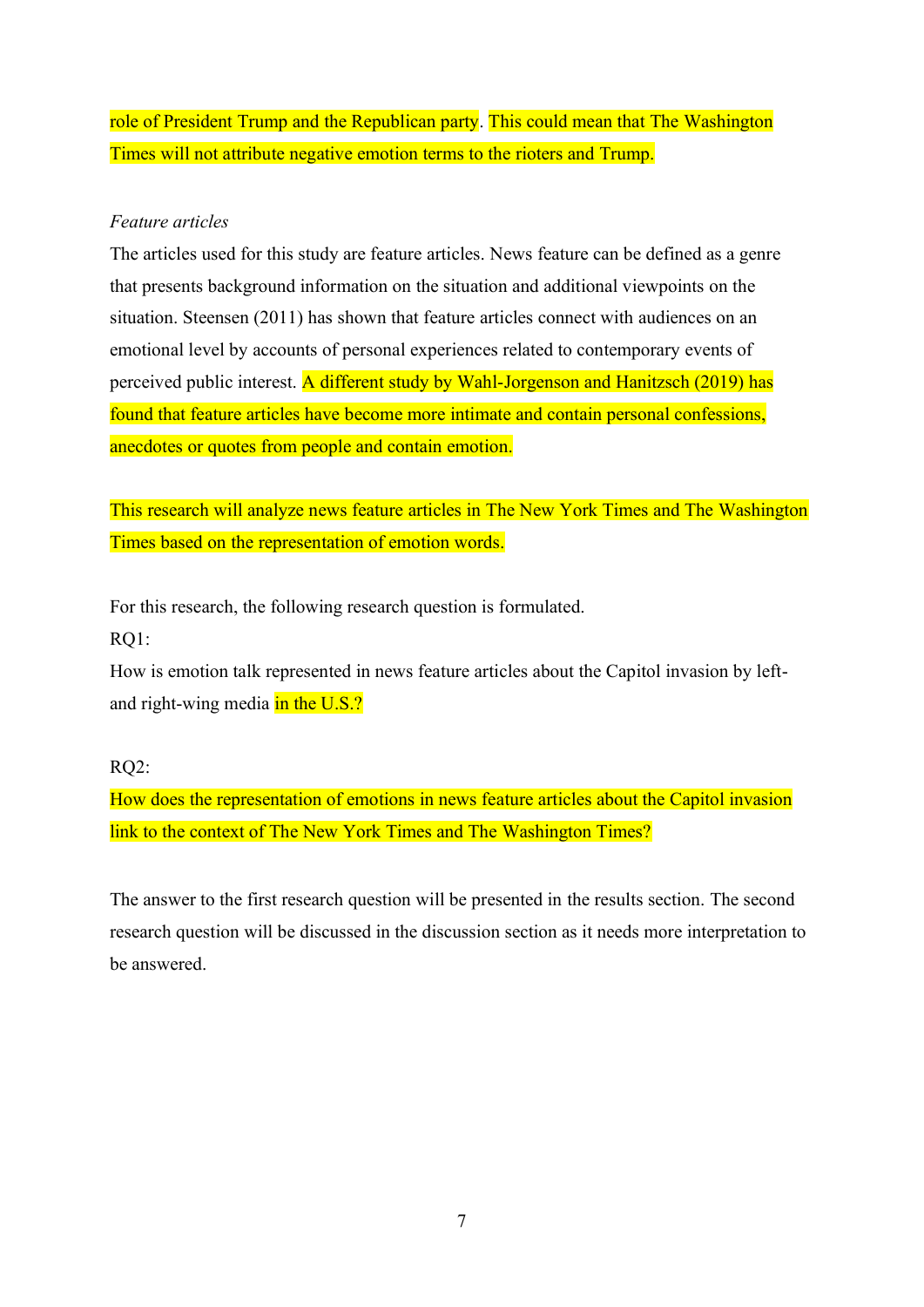#### **Method**

#### **Data**

This study was based on a corpus analysis from The New York Times and The Washington Times. Both newspapers are regarded as leading media with high circulation (The Associated Press, 2012). In this study, twelve feature articles from each newspaper were collected. The data was collected from the online version of the two newspapers. The chosen time frame was from the day of the storming of the Capitol until the inauguration of the current President Joe Biden. This time frame corresponds to the period from January 6 to January 20, 2021.

This time frame was chosen because these are the two weeks after the Capitol invasion. In this period, the Capitol invasion is a current topic and therefore a lot of articles were published this period about this subject. This time frame was chosen for both newspapers. This made it easier to find comparable articles with similar topics. The chosen articles from both newspapers fell within the same time frame, published on the same day or around the same period.

For each newspaper, feature articles were carefully scanned by reading the headline and the first paragraph, which gave a decent indication of whether an article was about the Capitol invasion. Feature articles were only selected if three emotion terms were found. The overall theme is the Capitol invasion, but many sub-themes can be found in the articles of both newspapers. A lot of variety can be found within the articles. The most frequent subthemes in The New York Times are the identity of the rioters, the role of the police and other government agencies, and far-right extremism in the U.S. The following sub-themes were identified in The Washington Times: role of the military/police, the role of democrats during Black Lives Matter riots, the role of Trump, and repercussions for the rioters after the invasion.

#### **Procedure**

This study was a qualitative analysis that contained elements of an inductive and deductive approach. In the inductive approach, the following steps are conducted: open coding, creating categories, and abstraction (Elo & Kyngäs, 2008). Because this study had predefined categories for analyzing emotion terms, it did not follow a complete inductive approach. Because there aren't predefined patterns or expected finds, it was not a complete deductive approach (Elo & Kyngäs, 2008). To do a systematic analysis of the texts, three steps were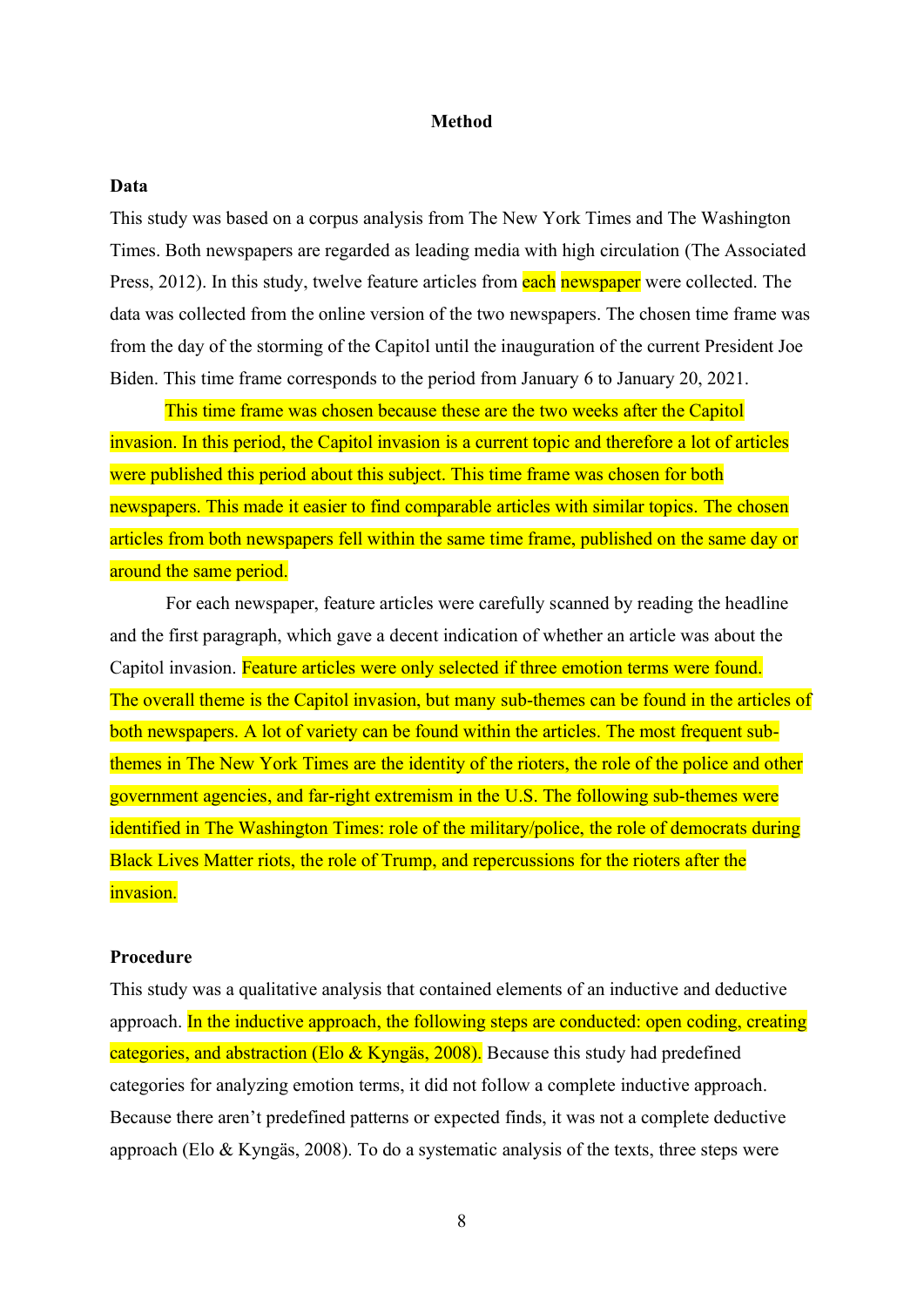taken. The first step is a textual analysis, the second and third steps are part of the contextual analysis.

#### **Textual analysis**

#### *Step 1: Searching emotion terms*

The texts were analyzed separately. The articles were downloaded from the websites of both newspapers and every article was copied to a text document. In a separate Excel file the link, headline, author and publication date were noted down. The selected articles were read and re-read to make sense of the data. In the text documents, the emotion terms present in each article were highlighted. After highlighting, the emotion terms were reviewed to assess if these were actual emotion terms. Emotion talk is defined as all those expressions that denote affect/emotion. In other words, emotion talk are linguistic expressions of the speaker or others. The following table consists of the ten most frequently used emotion terms in the news according to Bednarek (2008). This was the premise on which emotion terms were defined in this research. In this study only emotion terms denoting emotions were analyzed. A complete overview of all the found emotion terms is included in appendix 2 and 3. Table 1 presents the most frequent used emotion terms in news articles according to Bednarek (2008).

| <b>Linguistic level</b> | <b>Emotion terms</b>                                                         |
|-------------------------|------------------------------------------------------------------------------|
| <i>Adjectives</i>       | Happy (p), prepared (p), angry (n), worried (n), concerned                   |
|                         | $(n)$ , keen $(p)$ , proud $(p)$ , sad $(n)$ , anxious $(n)$ , disappointed  |
|                         | (n), surprised $(n/p)$                                                       |
| Verbs                   | Love $(p)$ , enjoy $(p)$ , worry $(n)$ , hate $(n)$ , care $(p)$ , admire    |
|                         | (p), upset (n), anger (n), shock (n), surprise $(n/p)$ , impress             |
|                         | (p)                                                                          |
| <b>Nouns</b>            | Fear (n), hope (p), love (p), concern (n), surprise $(n/p)$ ,                |
|                         | shock (n), horror (n), feeling $(n/p)$ , expectation $(n/p)$ , worry         |
|                         | (n)                                                                          |
| Adverbs                 | Happily $(p)$ , desperately $(n)$ , passionately $(p)$ , cheerfully          |
|                         | $(p)$ , furiously $(n)$ , sadly $(n)$ , miserably $(n)$ , gratefully $(p)$ , |
|                         | blissfully $(p)$                                                             |

Table 1. Most frequent used emotion terms in the news according to Bednarek (2008)

*Note.*  $P = positive \t N = negative$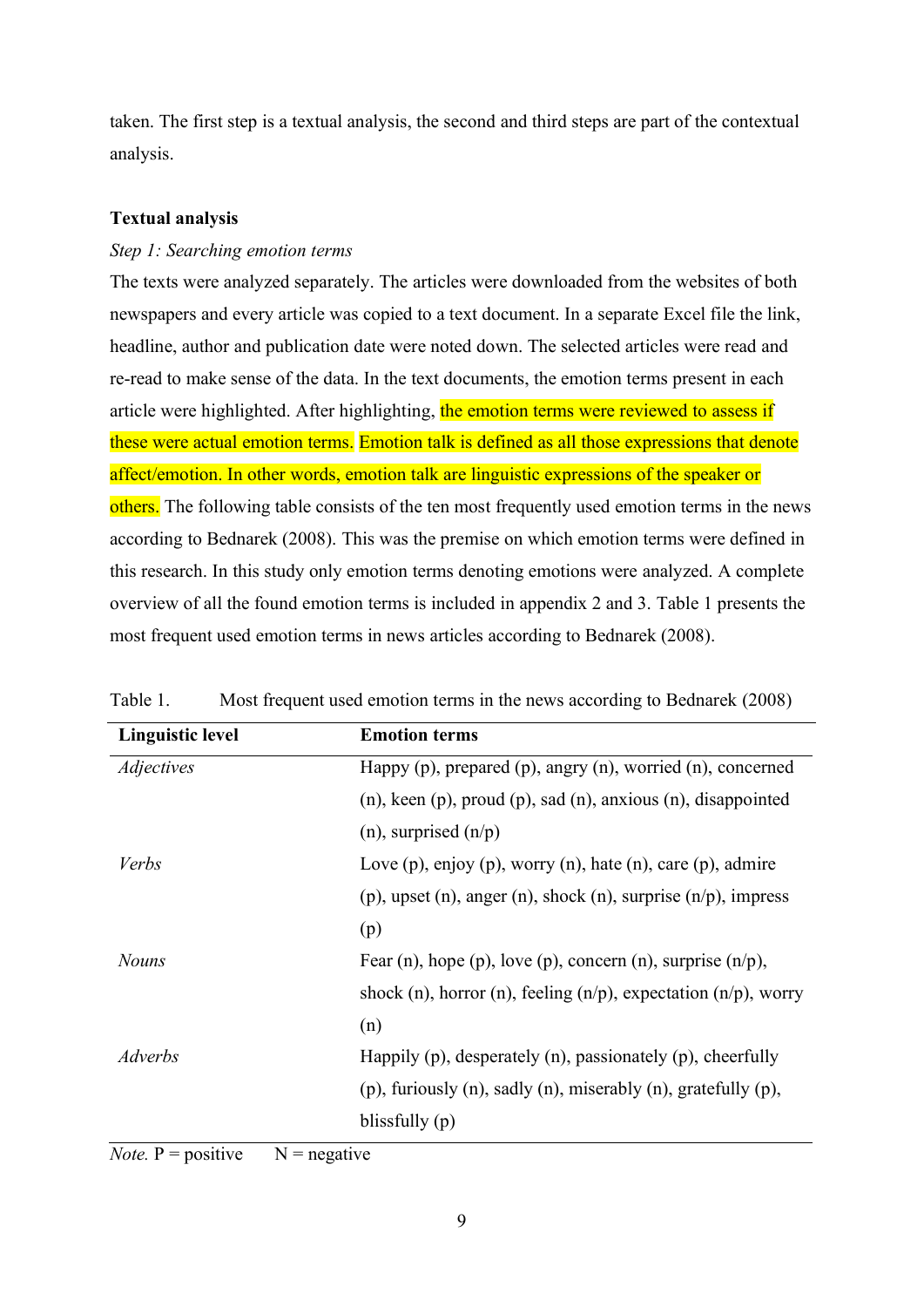The emotion terms were noted down in the dataset and were further categorized and analyzed. The emotion terms were coded. First, it was noted down in which paragraph the emotion term was present. Secondly, the emotion terms were categorized based on the linguistic level (noun, verb, adverb and adjective). Thirdly, it was noted down whether the term had a positive, neutral or negative valence. Fourthly, it was noted down to whom the emotion term was attributed (the one who has the emotion). Subsequently, all these emoters were subcategorized into the following four subcategories: Trump supporters, Trump opponents, neutral (this was a subcategory for all involved U.S. officials who had no political ties with Trump or oppose Trump, such as the police or U.S. Lawmakers) and others (this was a subcategory for persons/groups who could not be categorized into the first three groups, such as foreign groups). These subcategories were created based on all the found emotion terms. Fifthly, it was noted down towards what or whom the emotion is directed. These were subcategorized in the following four subcategories: Trump supporters, Trump opponents, U.S. officials (this was a subcategory for all involved U.S. officials who had no political ties with Trump or oppose Trump, such as the police or U.S. Lawmakers), other (this was a subcategory for persons/groups who could not be categorized into the first three groups, such as foreign groups) and not applicable (this was a subcategory for when it was not stated towards what or whom the emotion term was directed). These subcategories were created based on all the found emotion terms.

Lastly, it was noted down who placed the emotion term in the text (subcategorized: a text from a journalist or text quoted from others (direct or indirect). This procedure was followed for each emotion term present in the text. This procedure was based on schematics in Bednarek (2008). A detailed explanation of the coding scheme can be found in appendix 1. Finally, all the emotion terms were checked with Bednarek (2008).

#### **Contextual analysis**

#### *Step 2: Finding patterns*.

After identifying and categorizing of the emotion terms, a general analysis was written about the emotion terms in the context of the articles to find notable patterns and other interesting finds of relevance. This was done by looking at the coded emotion terms in the dataset and using the filter function on the different categories. These were written down for each data set and reported in the result section of this study.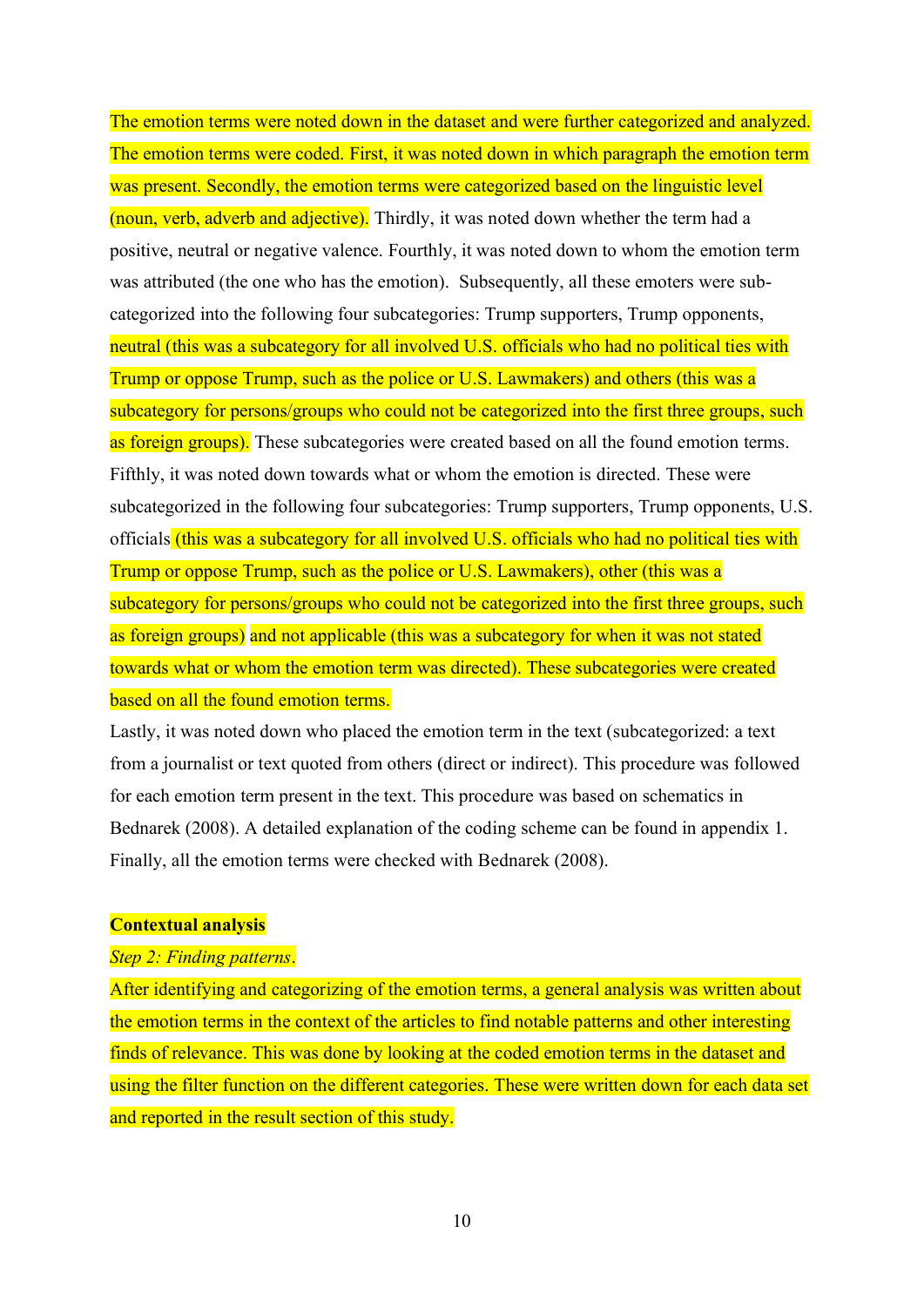#### *Step 3: Functions of patterns*

The third step was going over articles that show the same pattern to find possible functions of these patterns. This was done based on researcher's knowledge from the context as presented in the introduction. These initial findings were revisited once all the data was analyzed to see if these findings were still relevant or had changed.

#### **Example analysis**

The following examples illustrate the coding process as mentioned in the textual analysis.

The first example is from the article 'These Are The Rioters Who Stormed the Nation's Capitol' on 7 January in The New York Times by Sabrina Tavernise and Matthew Rosenberg and explains the earlier mentioned categories in the coding scheme. <sup>"</sup>*All of them converged on Wednesday on the grounds of the U.S. Capitol, where hundreds of rioters crashed through barricades, climbed through windows and walked through doors, wandering around the hallways with a sense of gleeful desecration, because, for a few breathtaking hours, they believed that they had displaced the very elites they said they hated,''* The word hated is identified as an emotion term. It is categorized as a verb with a negative valence. The emoters are the rioters, subcategorized as Trump supporters. The emotion term is directed towards the elites which are regarded as Trump opponents. The emotion term is placed by a journalist in the text.

The second example is from the article 'Our President Wants Us Here': The Mob That Stormed the Capitol' on 9 January in The New York Times by Dan Barry, Mike McIntire, and Matthew Rosenberg and explains the earlier mentioned categories in the coding scheme. *'¶Despite his followers¶ hopes and expectations, President Trump was missing in action as rioters rampaged through the halls of Congress. It would be hours before he eventually surfaced in a somewhat subdued videotaped appeal for them to leave.*

*"We have to have peace," he said. "So go home, we love you, you're very special."* The word love is identified as an emotion term. It is categorized as a verb with a positive valence. The emoter is Trump, subcategorized as Trump supporters. The emotion term is directed towards the rioters who are regarded as Trump loyalists. The emotion term is placed in a quote.

The third example is from the article 'Confusion, criticism keep Pentagon within political crosshairs' on 7 January in The Washington Times by Mike Glenn and explains the earlier mentioned categories in the coding scheme. *'A U.S. military that has been desperate to stay out of the nation's bitter political wars found itself dragged back into controversy on*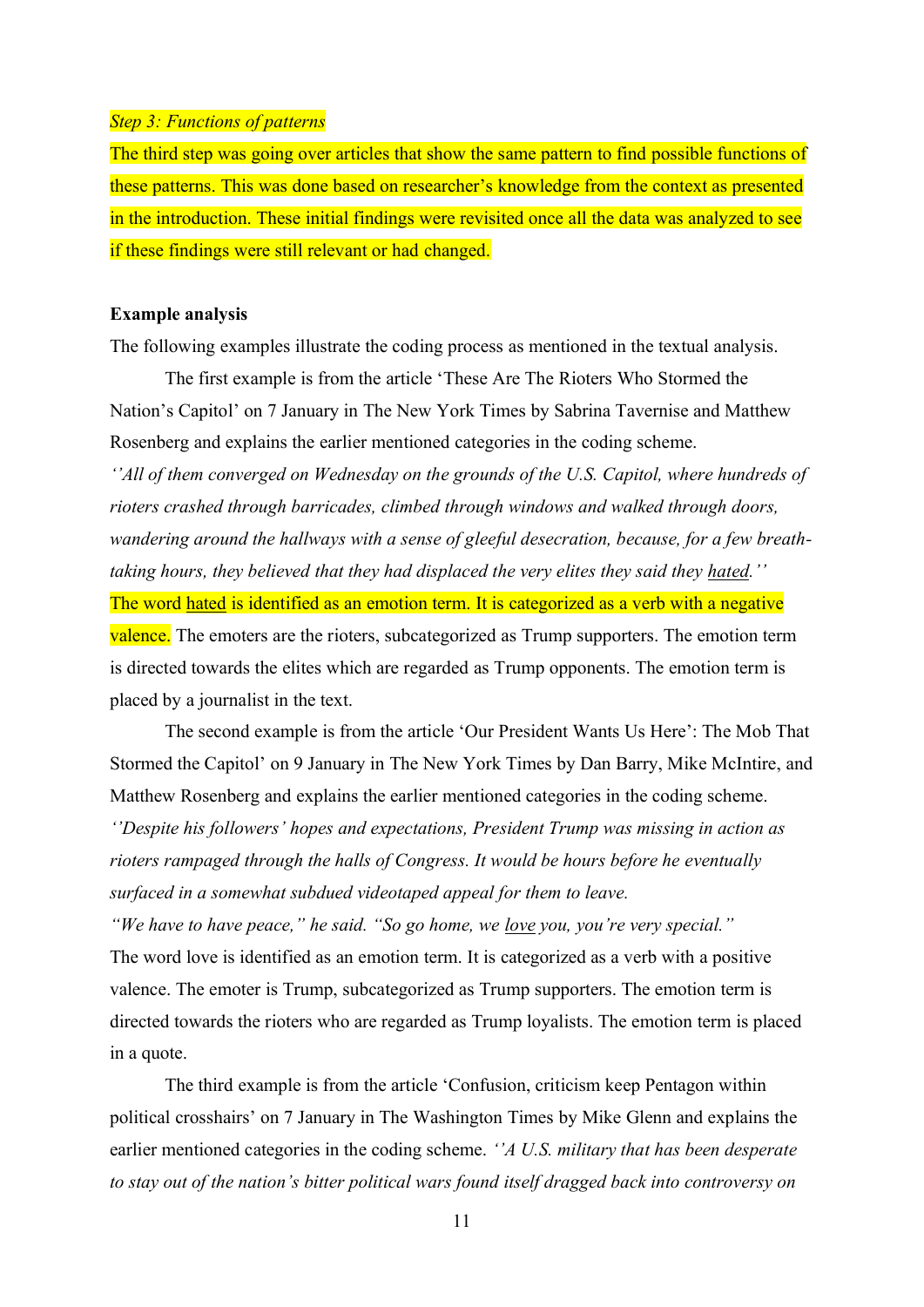## *multiple fronts, a day after the breaching of the U.S. Capitol by a crowd of angry Pro-Trump Supporters.*"

The word angry is identified as an emotion term. It is categorized as an adjective with a negative valence. The emoters are the Pro-Trump supporters, subcategorized as Trump supporters. The emotion term is not directed towards someone or something, so this is not applicable. The emotion term is placed by a journalist in the text.

#### **Reliability check**

To ensure that the coding and interpretation were reliable, a second coder coded three randomly chosen articles per newspaper. The second coder read the articles and coded the emotion terms in the news articles, following the same steps as described above how the first coder did the coding. After the coding was done independently, the coded texts of the first and second coders were compared. The discrepancies between the coding done by the first and second coder were discussed. For instance, in the article of The New York Times 'These Are The Rioters Who Stormed the Nation's Capitol' on 7 January 2021 the following paragraph illustrates the reliability check. "*Those who stormed the Capitol were just one slice of the thousands of Trump supporters who had descended on Washington to protest the certification of Joseph R. Biden's victory in November over President Trump. Their breach came with a confused and frenzied energy, fueled by the words of Mr. Trump just minutes before and the fervor of the mob standing behind them.*"

The emotion term was 'fervor' which was by the first coder not marked as an emotion term but is. These emotion terms were added to the list of emotion terms in these kinds of situations.

The only discrepancy between the first coder and the second coder was that the second coder saw emotion words by the first coder missed or vice versa. Coding from the first and the second coder showed complete agreement for all the other categories. Namely, linguistic level, valence, emotion attribution, emotion addressed and narrator.

The first coder did benefit from the reliability check, when going over all the emotion terms to ensure that all the emotion terms were included in the data and reliable.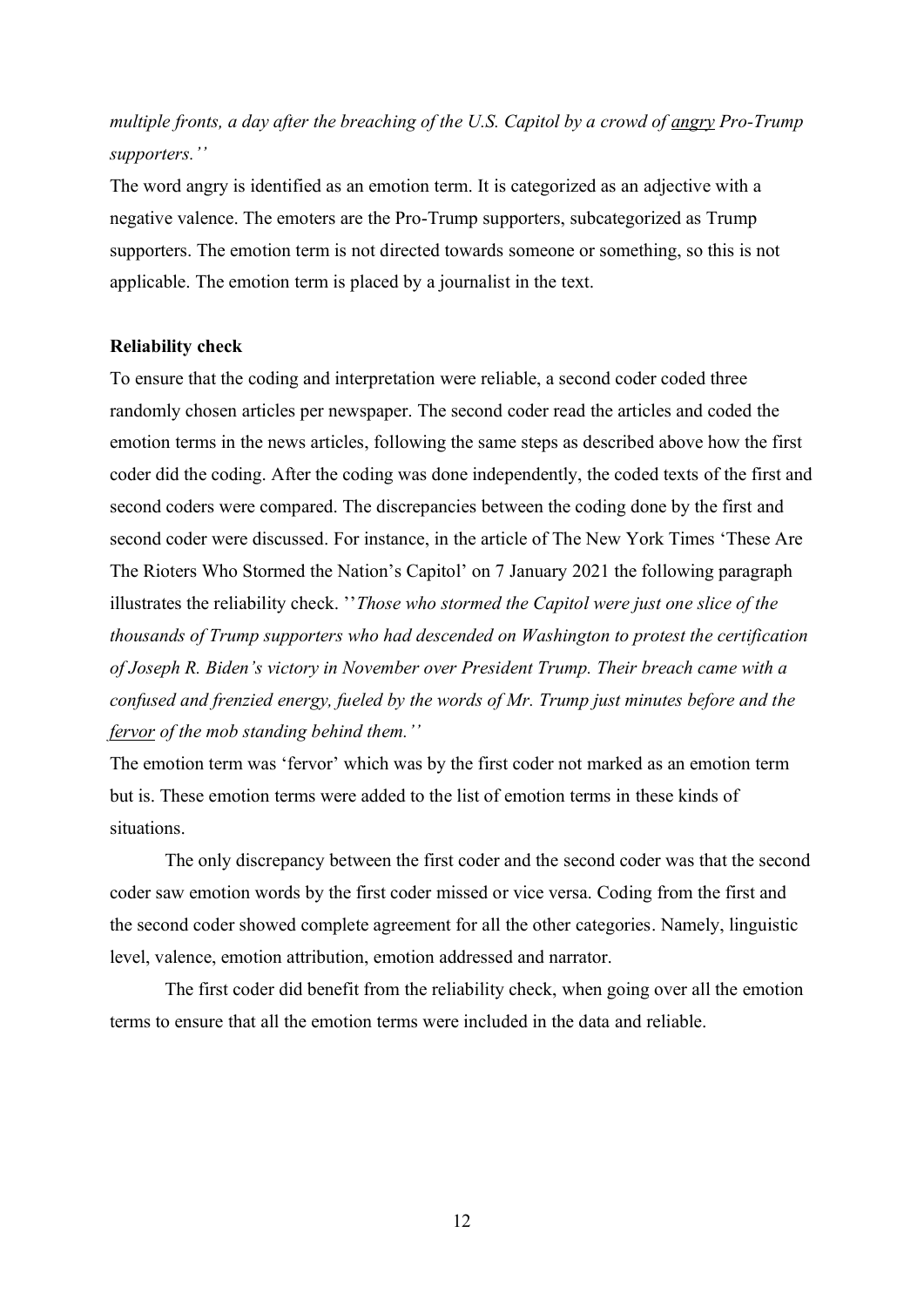#### **Results**

This section presents the results of this study to find an answer to the research question:  $'$ How is emotion talk represented in news feature articles about the Capitol invasion by leftand right-wing media?" Firstly, the results of the analysis are presented, elaborating on every category of the analysis. The patterns that arise from this analysis are further elaborated on to highlight how emotion talk is represented in the corpus.

Based on the results of the twenty-four articles of both newspapers, the following findings are found. The entire corpus contained 180 emotion terms. The dataset of The New York Times contained more emotion terms than The Washington Times. In total, *N=*118 emotion terms were found in the twelve articles of the New York Times. In total, *N=*62 emotion terms were found in the twelve articles of the Washington Times. A minimum of three and a maximum of 26 emotion words were found in each article of The New York Times. A minimum of three and a maximum of nine emotion words were found in each article of The Washington Times. The most frequently used emotion words found in the chosen texts of both newspapers are presented in table 2. A complete list can be found in appendixes 2 and 3.

Table 2. Most frequently used emotion terms in The New York Times and The Washington Times

| <b>Newspaper</b>     | <b>Emotion terms</b>                                            |
|----------------------|-----------------------------------------------------------------|
| The New York Times   | Angry, concerned, confusion, fear, feeling, horror, love, hate, |
|                      | sad, worried                                                    |
| The Washington Times | Angry, bitter, hatred, love, outrage, peaceful, embarrassing,   |
|                      | rejoice, tense, stunning                                        |

#### **Valence**

In both datasets emotion terms were found with different valence, e.g., positive, negative, and neutral (method). Both newspapers' feature articles generally contained negative emotion terms. In the The New York Times articles, more negative emotion terms were found (*N=*94) than positive terms  $(N=17)$  and seven neutral terms. In the coded articles of The Washington Times, more negative emotion terms were found (*N=*45) and less positive (*N=*12), and five neutral terms. In most cases, the valence of neutral emotion terms changes in the context. Emotion terms with a neutral valence turned out positive or negative due to the context. The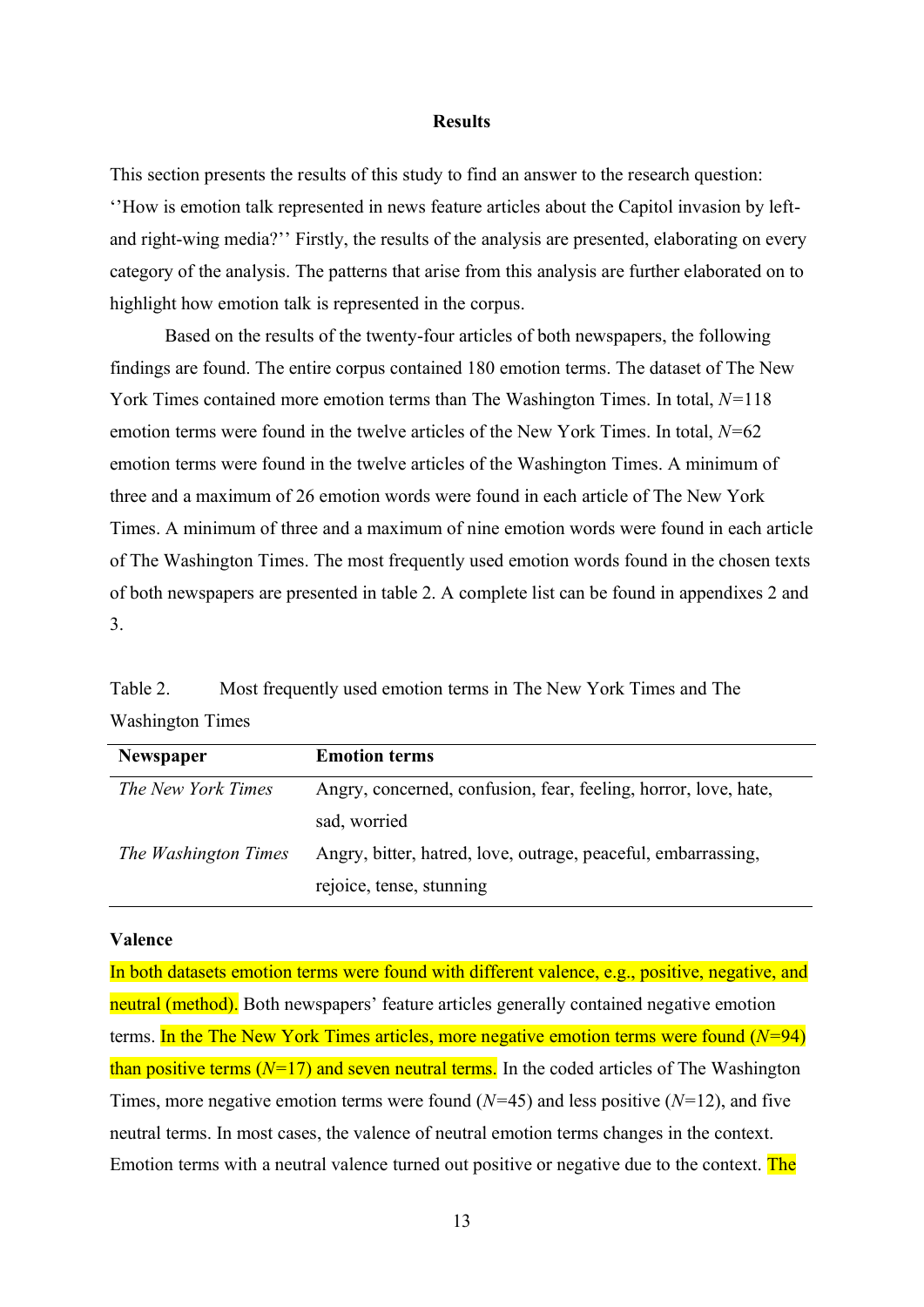following sentence illustrates the example of a neutral emotion term 'feeling.' This paragraph is taken from the article "The American Abyss, a historian of fascism and political atrocity on Trump, the mob and what comes next'' by Timothy Snyder, published in The New York Times:

*Watching white supremacists among the people storming the Capitol, it was easy to yield to the feeling that something pure had been violated.*"

#### **Linguistic level**

In the articles of the New York Times, the emotion terms which were found were most of all adjectives (49) and nouns (47), fewer verbs (19), and adverbs (3). In the Washington Times, the emotion terms which were found were most of all adjectives (32) and nouns (17) and fewer verbs (10) and adverbs (3).

#### **Emotion attribution**

The emotion words are attributed to a wide range of different emoters. For example, republicans, democrats, rioters, Trump, lawmakers, the Police, journalists, veterans, right extremists, Antifa, Black Lives Matter, the U.S. military, and prominent politicians e.g., Mitch McConnell. In The New York Times articles, the emoters were 75 times Trump Supporters, fifteen times Trump Opponents, 31 times neutral and sixteen times other. In the articles of The Washington Times, the emoters were 32 times Trump Supporters, 8 times Trump opponents, fifteen times neutral and twelve times other.

#### **Emotion directed**

The emotion words were directed to various people, groups, events, or situations. For example, rioters, Antifa, Trump, Black Lives Matter movement, justice department, coronavirus, far rights groups, presidential election, the defeat of Trump. Secondly, all these emoters were sub-categorized in the following four subcategories: Trump supporters, Trump opponents, U.S. officials, other and not applicable.

In the analyzed articles of The New York Times, the emotions were addressed to 77 times Trump supporters, 21 times Trump opponents, thirteen U.S. Officials, seven other, and 13 times not applicable.

In the analyzed articles of The Washington Times, the emotions were addressed to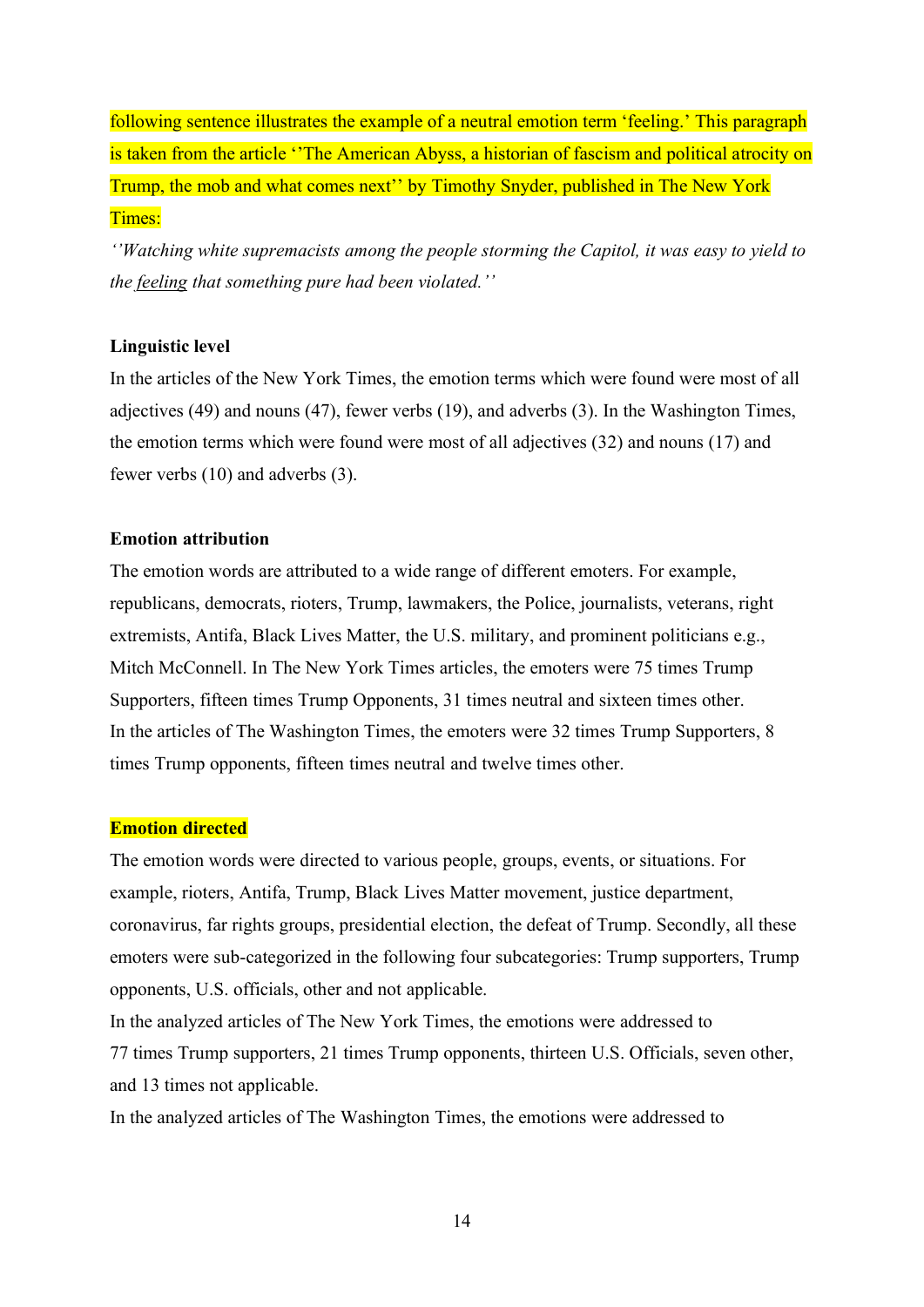36 times Trump supporters, nine times Trump opponents, nine times U.S. officials, one time other, and eleven times not applicable.

#### **Who is the narrator in the text?**

The emotion words in The New York Times were used 95 times by the journalist and 23 times in a quotation. In the following example a quotation was given by a Trump supporter: *<sup>4</sup>I'm happy, sad, afraid, excited, said Scott Cyganiewicz, 56, a floor installer from Gardner, <sup><i>4*</sup> *Mass., as he watched the throngs of Trump lovalists streaming through the streets. It's an emotional roller coaster.*"

The emotion words in The Washington Times were used 40 times by the journalist and 22 times in a quotation. In this example of the article 'Rioters who stormed U.C. Capitol now face backlash at work from The Washington Times by Joseph Pisani and Cathy Bussewitz, a quotation was also given by a Trump supporter: *"I'm horrified by the violence and destruction we saw yesterday and the pain it has caused so many,* "*Rouse said. "Our country desperately needs to come together to heal, and I will do everything I can to be a part of that process.*"

#### **Patterns of emotion talk**

In this part, the patterns that have emerged from the analysis are explained to highlight how emotion talk is represented. In appendix 5 a table is included to distinguish the patterns.

#### *A reference to the emotions of the lawmakers inside the Capitol*

The first pattern found in The New York Times is that four times the negative emotion term 'fear' used as a noun is attributed to the lawmakers. The people trapped in the Capitol, such as congressmen or lawmakers, are referenced, and it is mentioned that they were afraid of the Trump supporters during the Capitol invasion. The following example of the article 'Our President Wants Us Here: The Mob That Stormed the Capitol' from The New York Times by Dan Barry, Mike Mclntire and Matthew Rosenberg illustrates this pattern: *'By Wednesday afternoon, a narrow group of Trump supporters — some exuberant, some hellbent — had been storm-tossed together into infamy. A mob overran the nation's Capitol as lawmakers hid in fear. Wholesale vandalism. Tear gas. Gunfire. A woman dead; an officer dead; many injured. Chants of "U.S.A.! U.S.A.!*" This pattern of references to the emotions of the lawmakers in the Capitol was not found in the Washington Times. The function of mentioning or not mentioning this emotion can be to magnify or conceal that people during the riot were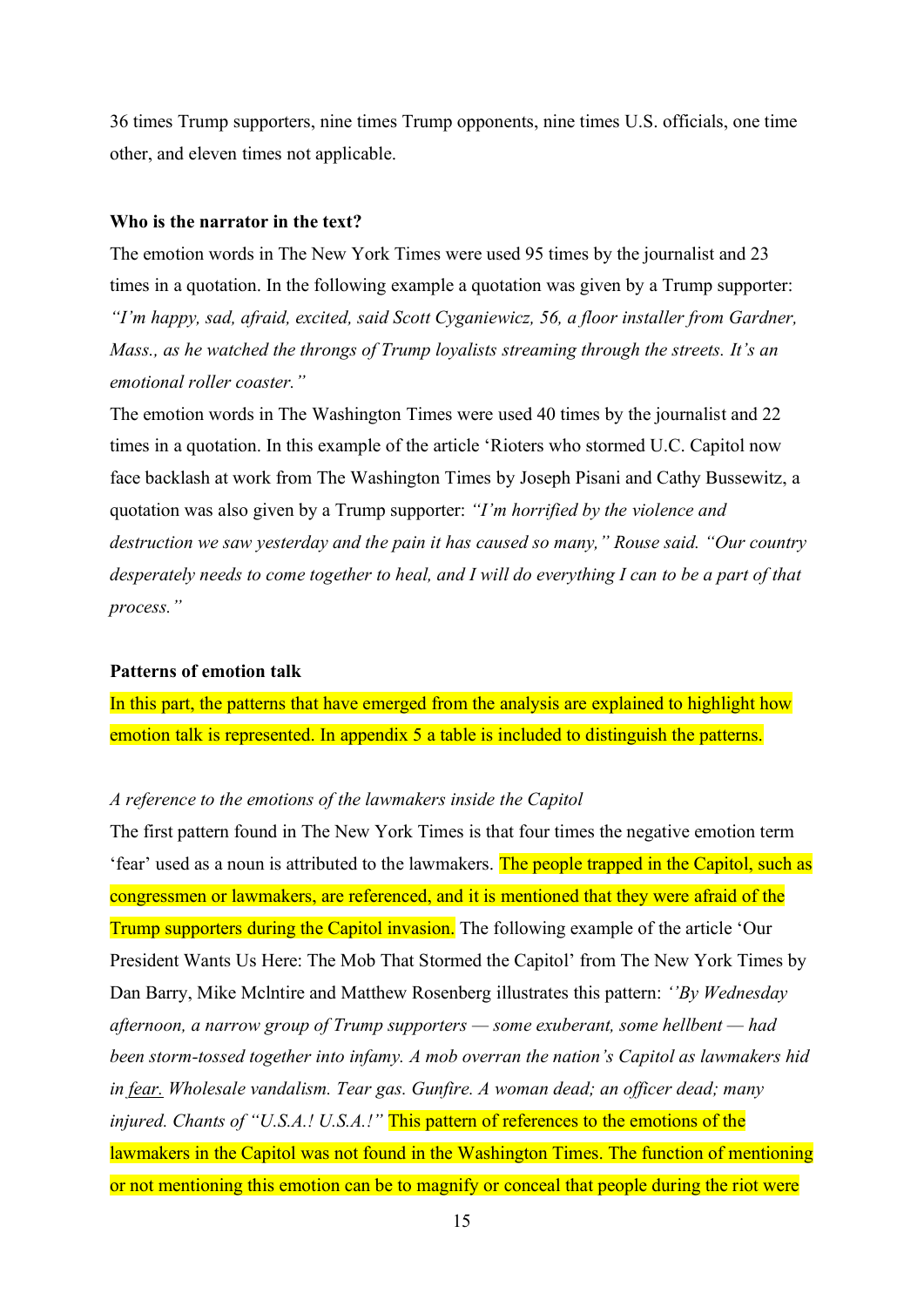afraid. Magnifying this emotion could make the reader feel sympathy for the people trapped in the Capitol.

#### *The Angry mob*

Another pattern found in The New York Times was a reference to the angry mob/rioters. It is referenced 19 times that the rioters were angry, outraged or felt hatred. The negative emotion 'anger' is most often present as an adjective or a noun. It is attributed to the rioters and the anger is addressed to the U.S. elections and the lawmakers inside the Capitol. It is also often mentioned that Trump incited their anger. The reference is most often made by the journalist but also through quotes from others. The following example of the article 'Manhunt Intensifies as Authorities Warn Some Rioters May Face Sedition Charges' from The New York Times by Michael D. Shear, Adam Goldman and Katie Benner illustrates this pattern: "His remarks came *as evidence mounted that before the grim events at the Capitol ² in which lawmakers and* others hid from an angry, surging mob and five people died in the riot and nearby tumult  $-$  top *officials in government had reason to be deeply concerned about the possibility of violence.*<sup>"</sup> This pattern in the New York Times is not present in The Washington Times. Only two references are made about 'the angry mob'. The function of including or excluding the emotions of the rioters can be to magnify or hide that the rioters were angry or felt hate. Magnifying this emotion for example can increase aversion to the rioters and an unwillingness to accept their actions.

#### *Use of quotations*

A pattern found in The Washington Times is that in 8/22 quotations in the articles, the emotion terms that were found were negative emotion terms used as an adjective or noun. In most cases, these are quotations from the rioters and their emotions addressed to the riot (6) itself or the mob (8). For example, in the article 'Rioters who stormed U.C. Capitol now face backlash at work from The Washington Times by Joseph Pisani and Cathy Bussewitz: *"I'm horrified by the violence and destruction we saw yesterday and the pain it has caused so many,* "*Rouse said.* <sup>"</sup>Our country desperately needs to come together to heal, and I will do everything I can to be *a part of that process.*" In the New York Times, there was more diversity from whom the quotes came. For example, 5 quotes were from veterans, 4 from Trump supporters, 2 from Republican Governor Hogan, 2 from Rudolph Giuliani (lawyer of Trump) and the remaining quotes were from others<sup>1</sup>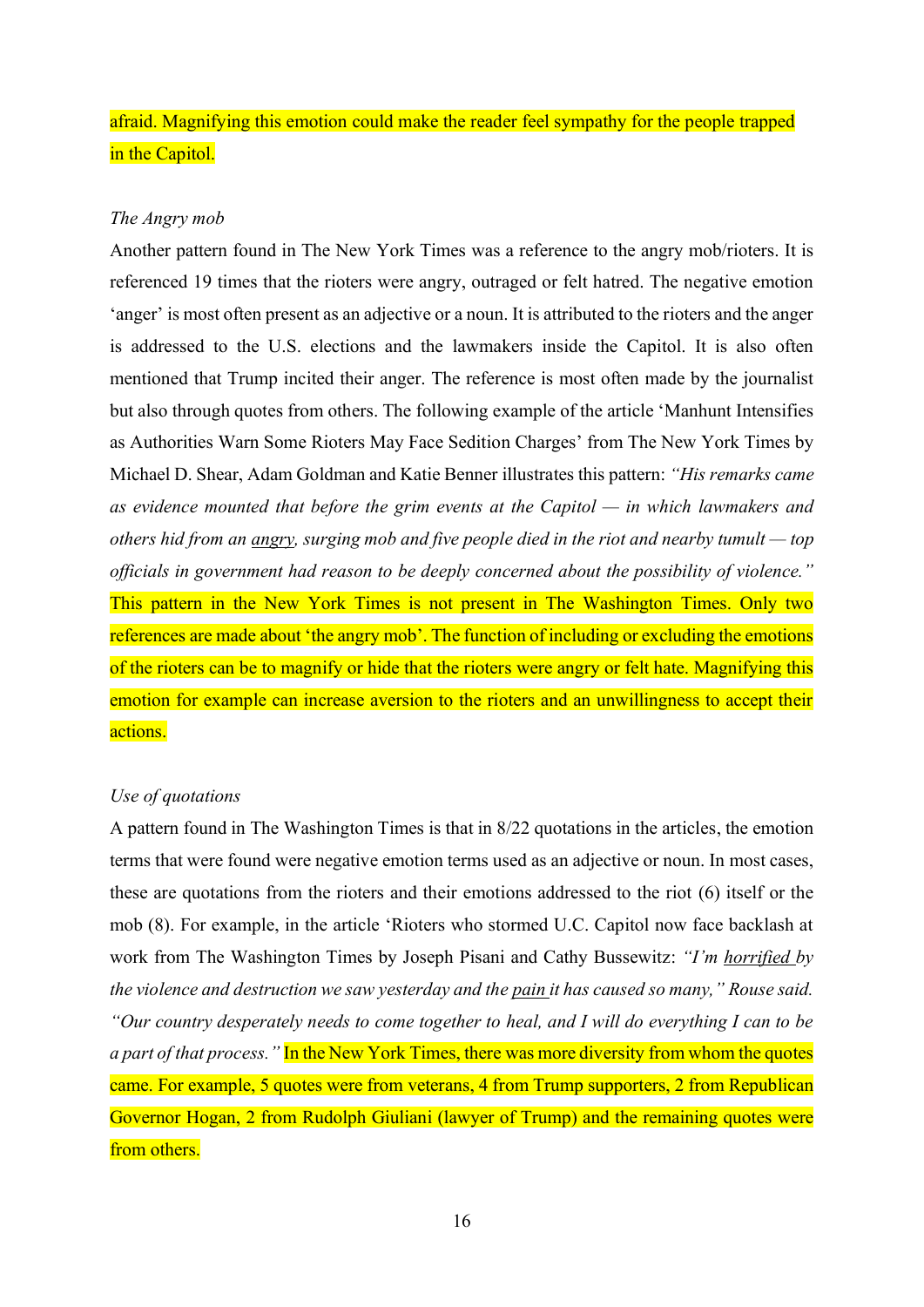#### *Trump supporters as emoters*

An additional pattern that has been found is that the emoters in both newspapers are predominantly subcategorized as Trump supporters. In The New York Times, 75 emotion words out of 118 emotion words were attributed to emoters in the subcategory Trump supporters. In the Washington Times, this was 32 emotions words out of 62 emotion words. The emotion words attributed to the Trump supporters were primarily adjectives and nouns and were referenced by the journalist. The function of ascribing emotions to the Trump supporters could be that because they played a significant role during the invasion, people want to know who they were, what they felt, and their purpose.

#### *Anger as the most occurring emotion*

In both newspapers, the most occurring emotion is the emotion 'anger'. Expressions of anger are present in different forms, such as 'anger', 'hate', 'enraged', or 'furious'. In The New York Times, this emotion is expressed 20 times. Two times as a direct expression from a news source and eighteen times as an indirect description made by the author or journalist. It is present primarily as a noun. The emoters are usually the rioters who direct their anger towards U.S. officials. A few references are made about U.S. officials (such as officials in the Pentagon or the military) who are angry about the rioters. In The Washington Times 'anger' is expressed seventeen times. Seven times as a direct expression from a news source and ten times as an indirect description made by the author. The emotion is mostly present as an adjective. The emoters are either Trump supporters or Trump who direct their anger towards the President's defeat, but most Republicans and lawmakers direct their anger towards the invasion itself. The function of mentioning this emotion could be to inform the reader that the primary emotion during the Capitol invasion was anger because the anger of Trump and his supporters caused the storming of the Capitol.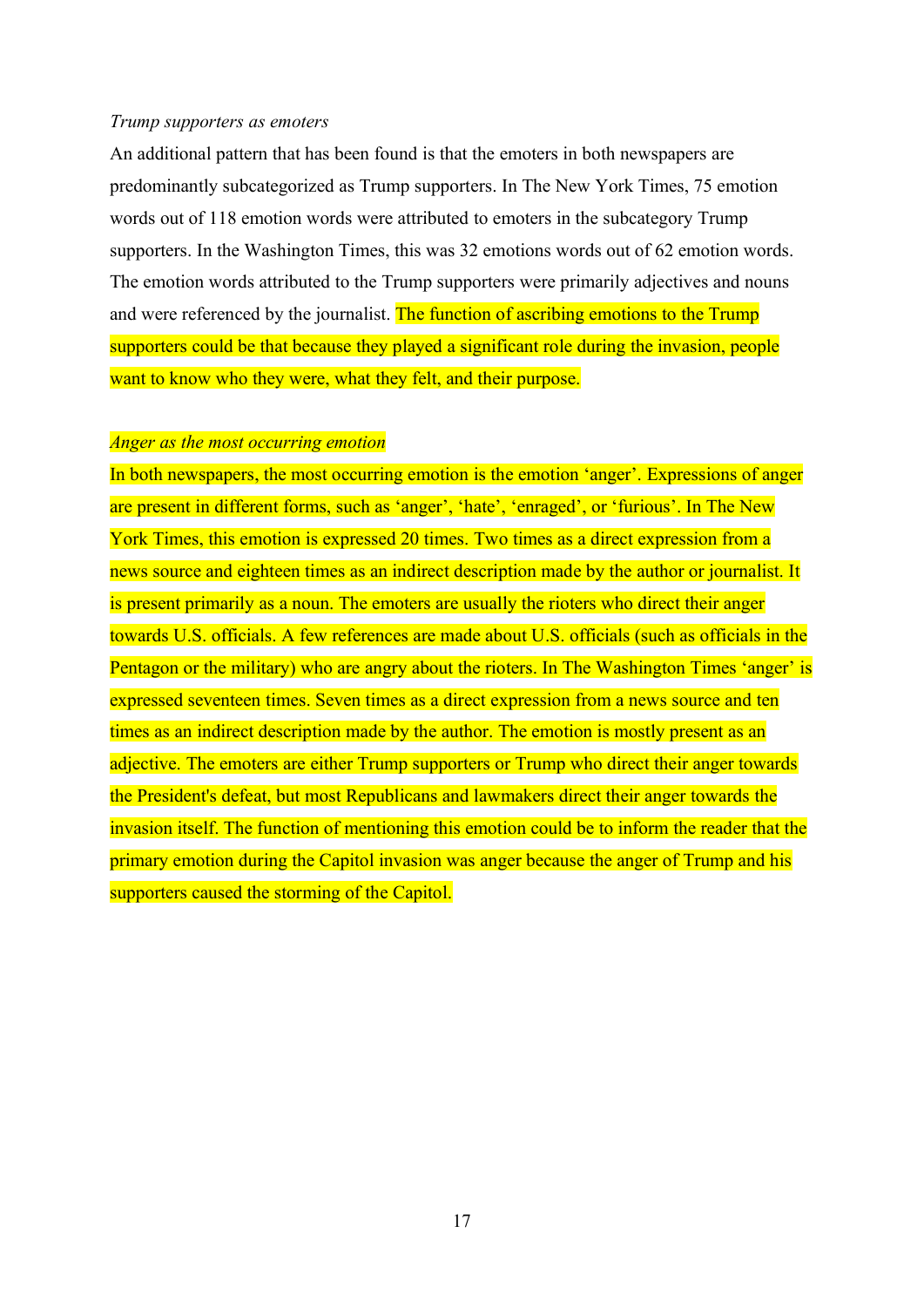#### **Discussion and conclusion**

The purpose of this study was to identify how emotion talk is represented in news feature articles about the Capitol invasion in one left- and one right-wing American newspaper.

There are observed similarities and differences in how emotion talk is presented in news feature articles on the topic of the Capitol invasion in both newspapers. Both newspapers use emotion terms most frequently in nouns and adjectives and contain a significantly large amount of negative emotion terms. This is in line with Bednarek (2008). The most obvious reason for a large number of negative emotion terms is the subject of the feature articles. Negative experiences accompany the Capitol invasion; it makes sense that the emotion terms are mostly negative. For example, 'the angry mob,' 'as lawmakers hid in fear' or 'show of united outrage'. The first two examples were found in The New York Times, and the last one was found in The Washington Times.

In both newspapers, the most occurring emotion is the emotion 'anger'. In Pantti and Wahl-Jorgensen (2011), it is mentioned that expressions of anger come in a variety of forms: direct expressions of anger from news sources, indirect descriptions of anger, and authorial emotions. This can also be seen in this study. In the New York Times, most often indirect descriptions of anger were made by the author or journalist, and only a few times, it was represented as a direct expression from a news source. In The Washington Times, the representation of the emotion 'anger' was less far apart. Seven times as a direct expression and ten times in an indirect description.

The second research question formulated was "How does the representation of emotions in news feature articles about the Capitol invasion link to the context of The New York Times and The Washington Times?" In the United States, there is a media bias between left-liberal media and right-conservative media. Following the literature review of the media bias, it was hypothesized that the New York Times would be more critical of Trump and the Republican party and attribute more negative emotion terms to Trump and the rioters. Furthermore, it was hypothesized that The Washington Times would be less critical of the role of President Trump and the Republican party and attributeless emotion terms to Trump or the rioters.

Two patterns can be explained by the media bias results of the study of Pantti and Wahl-Jorgensen (2011). They examined that emotional expressions in news media are filtered and that it is carefully chosen what is shown, as some emotions are magnified while others are concealed. Firstly, in The New York Times, nineteen references have been made that the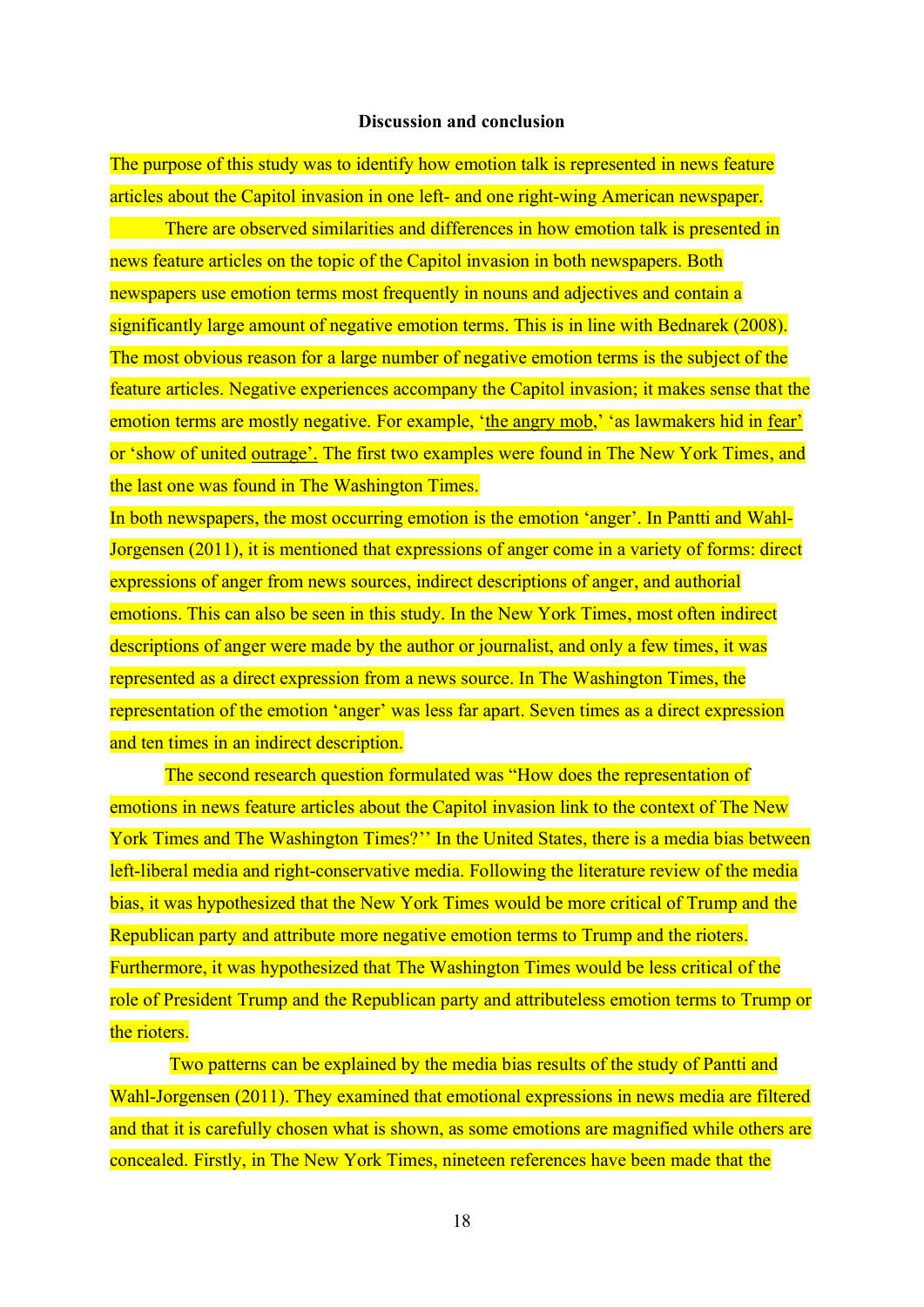rioters were angry Trump supporters. This negative emotion is attributed to the rioters, and their anger is directed to the results of the U.S. elections and the lawmakers inside the Capitol. Subsequently, it is mentioned that President Trump was the one who incited them. These results are opposed to the representation of emotions of the mob in The Washington Times because only two references are made to the negative emotions of the Trump supporters in this newspaper. These results are a pattern that can be linked to the media bias in the U.S. The New York Times magnifies emotions to highlight the role of Trump and his supporters. This newspaper not only opposes the actions of a Republican President but accuses him of inciting anger. Additionally, they focus on the negative emotion of his supporters in the reporting of the Capitol invasion. It seems that The Washington Times, the right-conservative newspaper, chooses not to use these negative emotions when discussing the supporters of the President who invaded the Capitol.

The second pattern also shows that emotions were highlighted in one newspaper and excluded in the other. In The New York Times, it is mentioned that the lawmakers trapped inside the Capitol are afraid of the invading Trump supporters. These references are not made in the Washington Times. This can be linked to the media bias in the U.S. It can be argued that the Washington Times chooses not to use the emotion 'fear' because it is a relatable emotion and could make the reader feel sympathy for the people trapped in the Capitol. The New York Times, in contrast, can deliberately use this emotion to create sympathy. These patterns show that the representation of emotions can be linked to the context of The New York Times and The Washington Times in the United States.

Despite the insights proposed here, the present research has limitations. First, only 24 articles have been researched on the representation of emotion words. This makes the generalization of results difficult. Furthermore, only one left-wing newspaper and one rightwing newspaper have been researched. Additionally, the selection of articles was made of articles that were only published in the first two weeks after the invasion of the Capitol. Lastly, the corpus only included emotion words that denoted affect/emotion; it did not include emotion words that signalled emotion. A limited corpus generalizes results more challenging, and a larger corpus could be the solution to this limitation.

It will be interesting for further research to investigate a larger number of articles in a similar study. Additionally, it will be useful to compare more than two newspapers. Furthermore, it will be interesting to investigate articles from a bigger timeframe, leading to different results. For example, it could be interesting to study the run-up to the Capitol invasion and examine the representation of emotion terms. It could also be useful to expand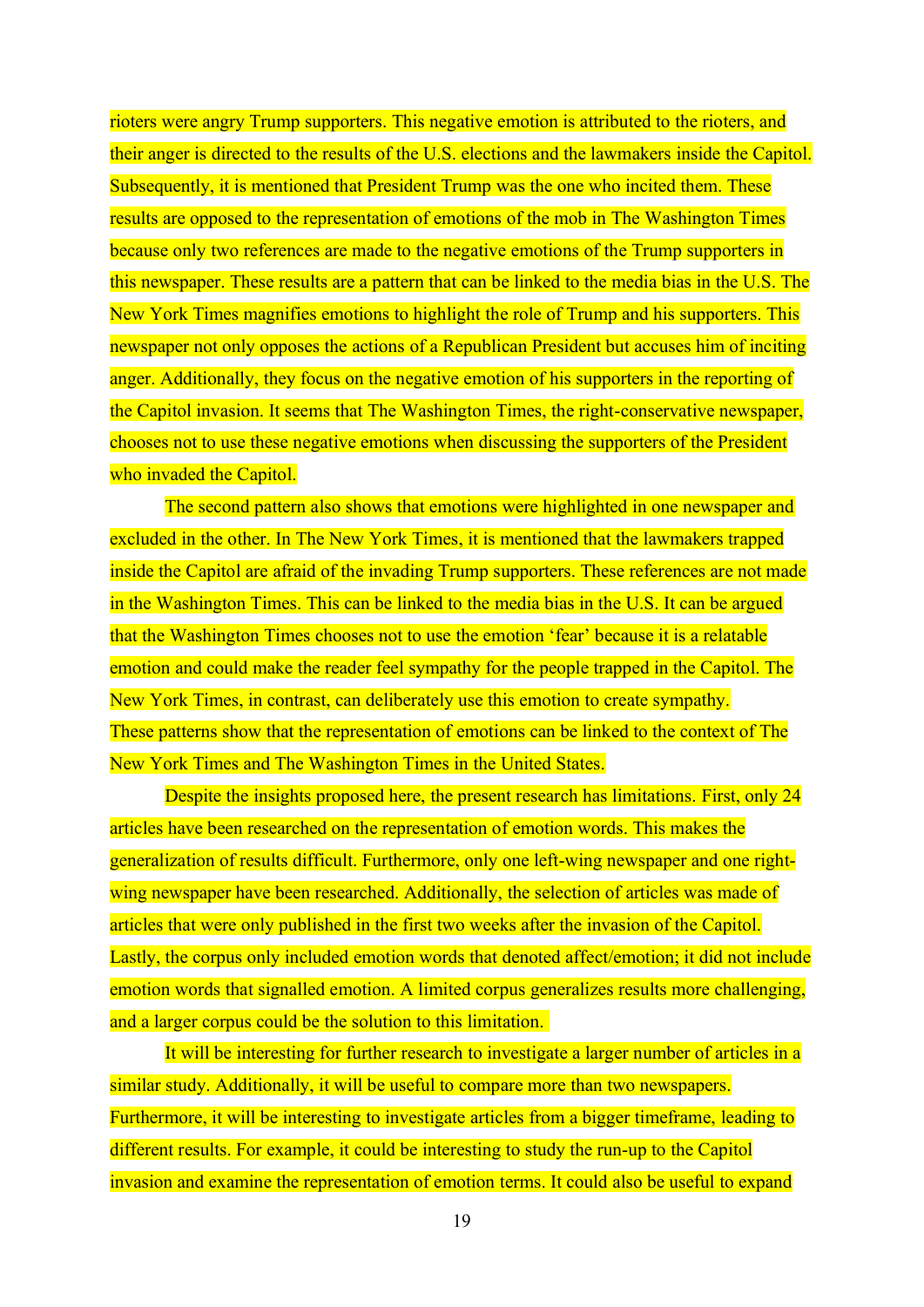the categories of emotion words to include emotion words that signal emotion, not only emotion words that denote emotion. Lastly, it will be interesting to investigate the Black Lives Matter movement demonstrations in the summer of 2020. The analyzed articles mention that left-liberal Democrats did not condemn those demonstrations as much as the Capitol invasion. It is interesting to research this with an emphasis on the use and representation of emotion talk.

In conclusion, the analysis in this research revealed useful information about the representation of emotion terms in news feature articles about the Capitol invasion in The New York Times and The Washington Times. The representation of emotion terms was mostly negative and categorized as a noun or an adjective. It makes sense that the emotion terms are mostly negative due to the topic of this research. Negative emotion terms, such as anger, are mentioned as a direct expression from a news source or indirect descriptions of anger. More often, the journalist was the one who used the emotion term in the text instead of an emotion term in a quote from a source. These findings are in line with the literature on emotion talk

A second research question was formulated about how the representation of emotions in news feature articles about the Capitol invasion link to the context of the New York Times and The Washington Times. In the United States, there is a media bias between left-liberal media and right-conservative media. It was hypothesized that the left-liberal newspaper The New York Times would be more critical of Trump and his supporters and attribute more emotion terms to them than the right-conservative newspaper The Washington Times. Given the context of these two newspapers, two interesting patterns were found that can be linked to the media bias. In The New York Times, references were made that the lawmakers trapped inside the Capitol were afraid of the rioters, and the emotion 'anger' was attributed to the rioters. These emotions were not mentioned in The Washington Times. Following earlier research, these findings can be explained so that the magnification of these emotions can cause the reader to either feel sympathy for the lawmakers or feel an aversion to the rioters' actions. Likewise, the concealment of these emotion terms can cause the reader to not feel sympathy or aversion.

It is recommended to expand this research to draw generalizable conclusions about the representation of emotion talk in left- and right-wing media.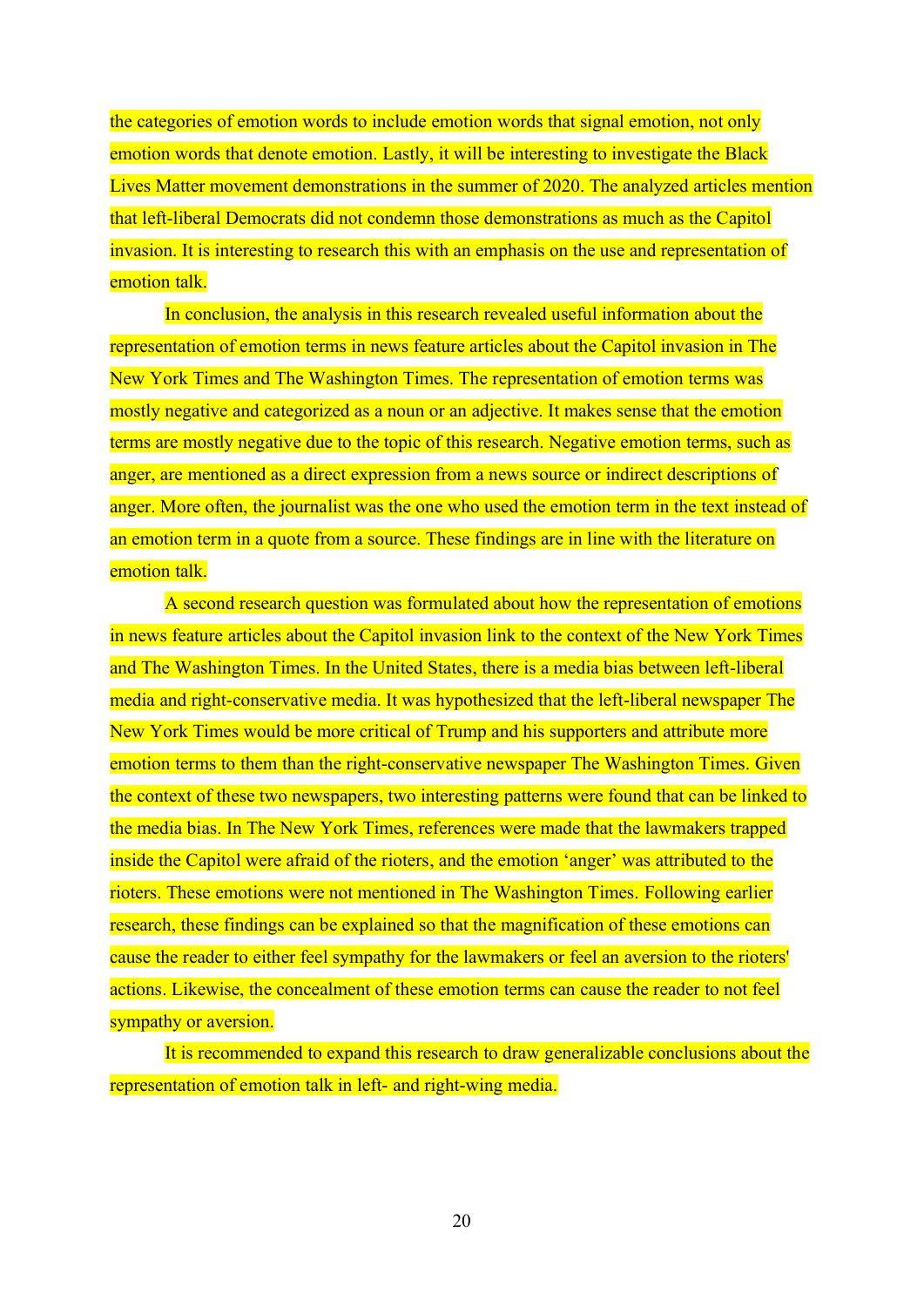#### **References**

- Altheide, D. L. (2002). Children and the Discourse of Fear. *Symbolic Interaction*, *25*(2), 229– 250. https://doi.org/10.1525/si.2002.25.2.229
- Baldasty, G. J., & Rutenbeck, J. B. (1988). Money, Politics and Newspapers: The Business Environment of Press Partisanship in the Late 19th Century. *Journalism History*, *15*(2–3), 60–69. https://doi.org/10.1080/00947679.1988.12066664
- Barr, L. (2021, January 6). Law enforcement braces for protests as Trump supporters gather in capital. Retrieved April 9, 2021, from https://abcnews.go.com/Politics/lawenforcement-braces-protests-trump-supporters-gather-capital/story?id=75057898

Bednarek, M. (2008). *Emotion Talk Across Corpora*. Basingstoke, UK: Palgrave Macmillan.

- Belsey, A., & Chadwick, R. (1992). *Ethical Issues in Journalism and the Media (Professional Ethics)* (1st ed.). New York, NY: Routledge.
- Brennan, A. (2012, October 27). The New York Times endorses Obama again. Retrieved May 13, 2021, from https://politicalticker.blogs.cnn.com/2012/10/27/the-new-york-timesendorses-obama-again/
- Brock, D. (2005). *The Republican Noise Machine: Right-Wing Media and How It Corrupts Democracy*. New York, NY: Crown Publishers.
- Donsbach, W. (2008). *The Concise Encyclopedia of Communication* (1st ed.). Retrieved from https://books.google.nl/books?hl=en&lr=&id=8PxgBgAAQBAJ&oi=fnd&pg=PA6&d q=The+international+encyclopedia+of+communication+donsbach&ots=NuSWMZST u2&sig=nvvI\_aC87xQAMKeVLf2K1VeNyBI#v=onepage&q=The%20international% 20encyclopedia%20of%20communication%20donsbach&f=false
- Elo, S., & Kyngäs, H. (2008). The qualitative content analysis process. *Journal of Advanced Nursing*, *62*(1), 107–115. https://doi.org/10.1111/j.1365-2648.2007.04569.x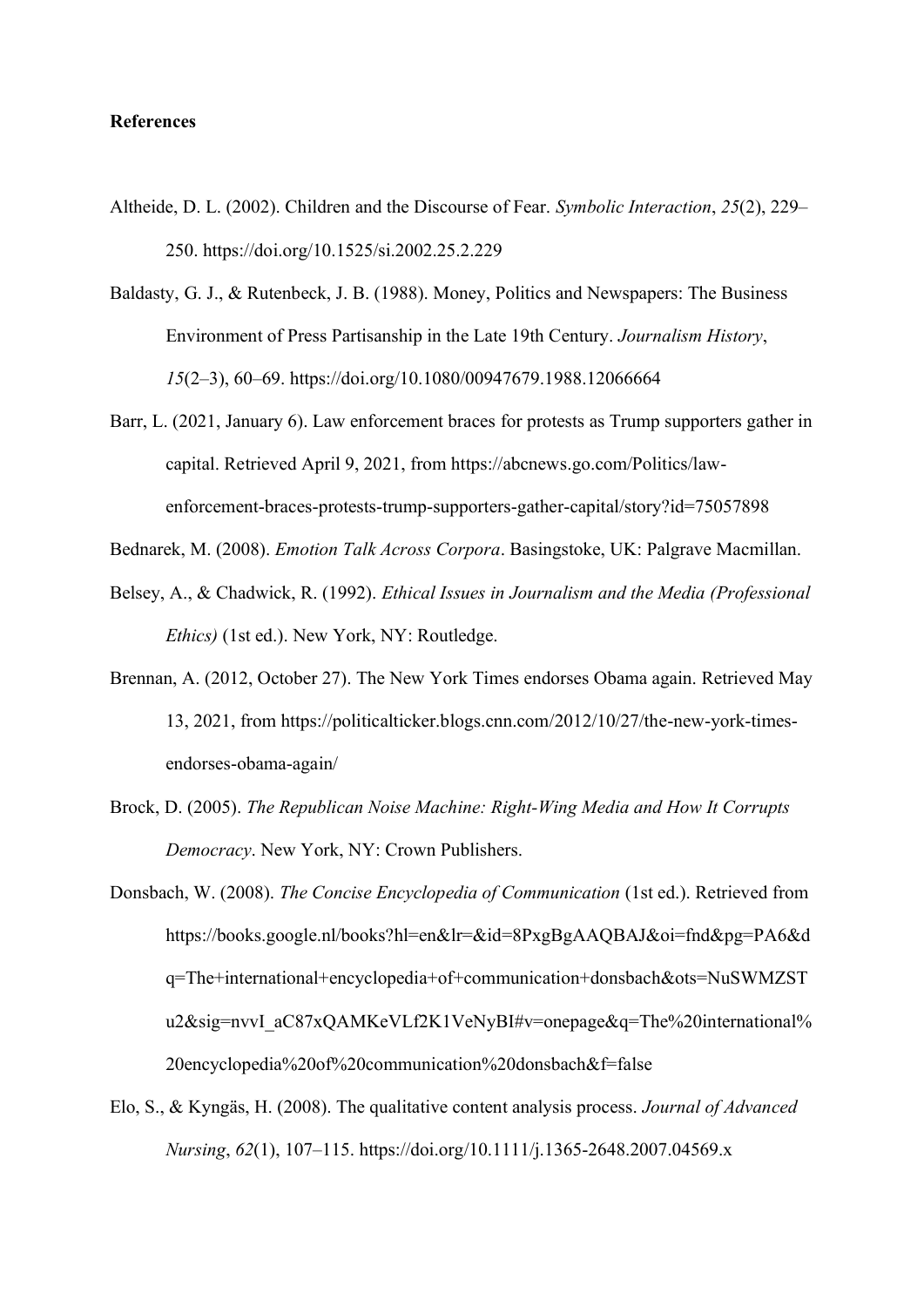Groseclose, T., & Milyo, J. (2005). A Measure of Media Bias. *The Quarterly Journal of Economics*, *120*(4), 1191–1237. https://doi.org/10.1162/003355305775097542

Haddington, P. (2004). Stance taking in News Interviews. *SKY Journal of Linguistics*, *17*, 101–142. Retrieved from

http://www.ling.helsinki.fi/sky/julkaisut/SKY2004/Haddington.pdf

- Haynes, S. (2021, January 6). "Assault on Democracy." How the World Responded to a Pro-Trump Mob Storming the U.S. Capitol. Retrieved April 14, 2021, from https://time.com/5927060/world-reactions-capitol-breached-trump-supporters/
- Hymes, C., McDonald, C., & Watson, E. (2021, June 8). What we know about the Capitol riot arrests. Retrieved June 9, 2021, from https://www.cbsnews.com/news/capitol-riotarrests-latest-2021-06-08/
- Martin, J. R., & Rose, D. (2003). *Working with Discourse: Meaning Beyond the Clause (Open Linguistics)* (Vol. 1). Bloomsbury, England: Bloomsbury Academic.
- Meyer, M. (2021, January 7). Wat je moet weten over de bestorming van het Capitool. Retrieved February 4, 2021, from https://www.volkskrant.nl/nieuws-achtergrond/watje-moet-weten-over-de-bestorming-van-het-capitool~b19d6838/
- Painter, C., Martin, J. R., & Unsworth, L. (2013). *Reading Visual Narratives: Image Analysis of Children's Picture Books (Functional Linguistics)*. Sheffield, England: Equinox Publishing.
- Pantti, M. K., & Wahl-Jorgensen, K. (2011). 'Not an act of God': anger and citizenship in press coverage of British man-made disasters. *Media, Culture & Society*, *33*(1), 105– 122. https://doi.org/10.1177/0163443710385503
- Peters, C. (2011). Emotion aside or emotional side? Crafting an 'experience of involvement' in the news. *Journalism*, *12*(3), 297–316. https://doi.org/10.1177/1464884910388224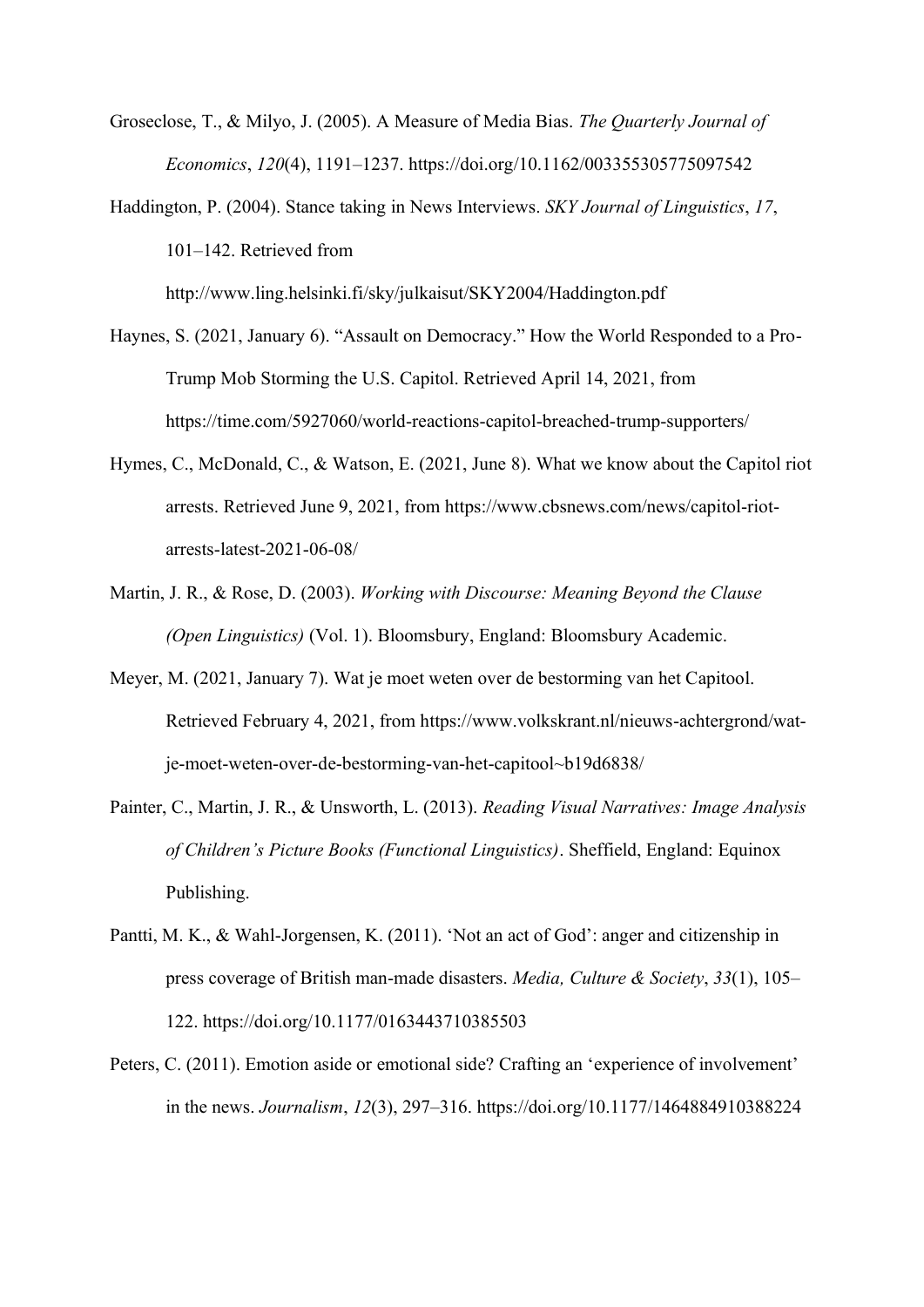Pribanic-Smith, E. J. (2013). Partisan News and the Third-Party Candidate. *Journalism History*, *39*(3), 168–178. https://doi.org/10.1080/00947679.2013.12062913

- Richardson, J. (2007). *Analysing Newspapers: An Approach from Critical Discourse Analysis* (2007th ed.). London, England: Red Globe Press.
- Scarborough, R. (2021, January 7). Facial recognition identifies extremists storming the Capitol. *The Washington Times*. Retrieved from https://www.washingtontimes.com
- Sheppard, S. (2007). *The Partisan Press: A History of Media Bias in the United States*. Jefferson, United States: McFarland.
- Shoemaker, P. J., & Reese, S. D. (1995). *Mediating the Message: Theories of Influence on Mass Media Content (2nd Edition)*. New York, NY: Longman Trade/Caroline House.
- Steensen, S. (2011). The Featurization of Journalism. *Nordicom Review*, *32*(2), 49–61. https://doi.org/10.1515/nor-2017-0112
- Tan, S. Y. S., & Rindler, D. (2021, January 9). Visual timeline: How one of America's ugliest days unraveled inside and outside the Capitol. Retrieved March 9, 2021, from https://www.washingtonpost.com/nation/interactive/2021/capitol-insurrection-visualtimeline/
- The Associated Press. (2012, October 30). Circulation numbers for the 25 largest newspapers. *The Washington Times*. Retrieved from https://www.washingtontimes.com
- Wahl-Jorgensen, K. (2019a). An Emotional Turn in Journalism Studies? *Digital Journalism*, *8*(2), 175–194. https://doi.org/10.1080/21670811.2019.1697626
- Wahl-Jorgensen, K. (2019b). *Emotions, Media and Politics (Contemporary Political Communication)* (1st ed.). Cambridge, UK: Polity.
- Wahl-Jorgensen, K., & Hanitzsch, T. (2019). *The Handbook of Journalism Studies (ICA Handbook Series)* (2nd ed.). New York, NY: Routledge.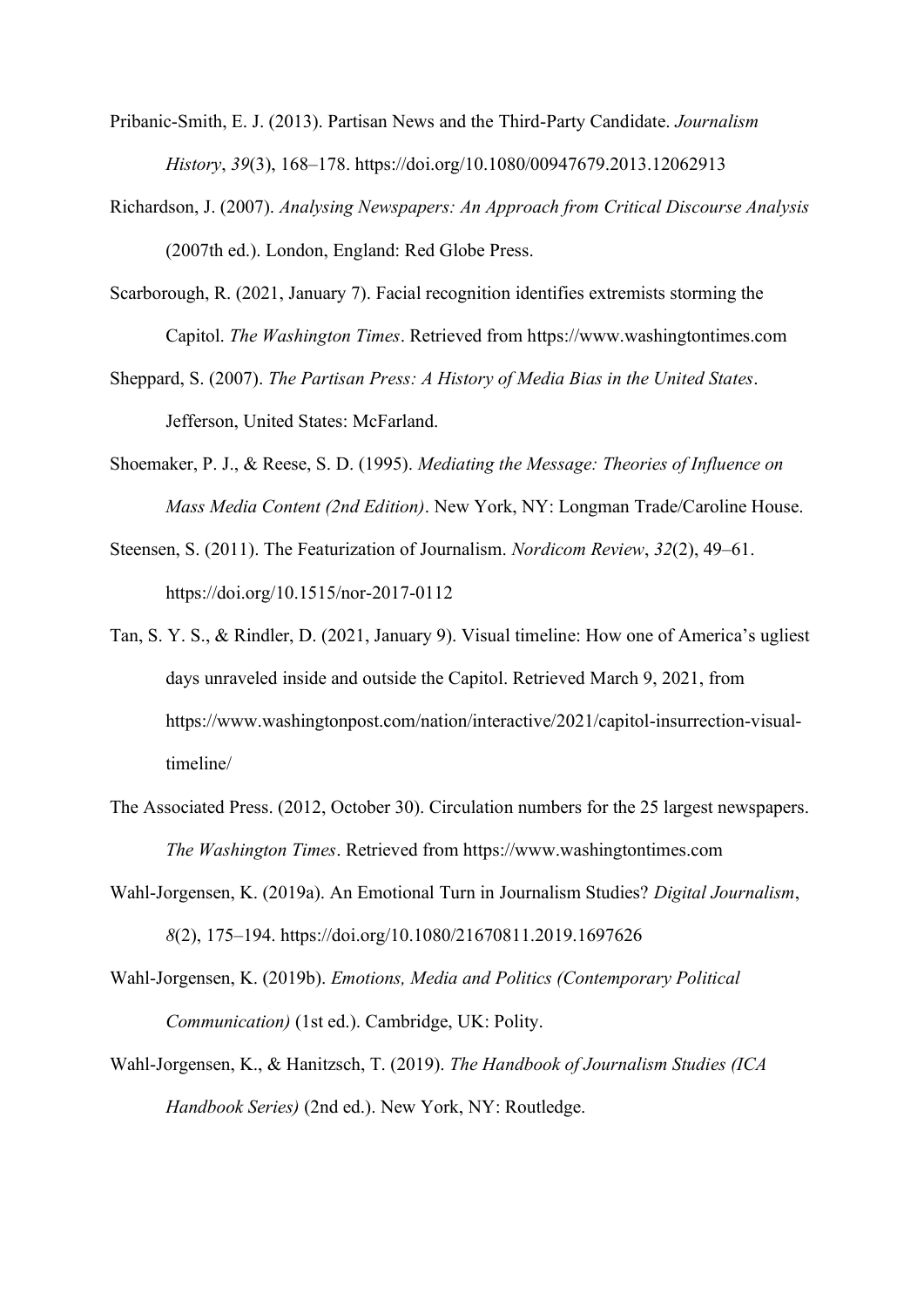Zou, S. (2018). Emotional news, emotional counterpublic. *Digital Journalism*, *8*(2), 229–248. https://doi.org/10.1080/21670811.2018.1476167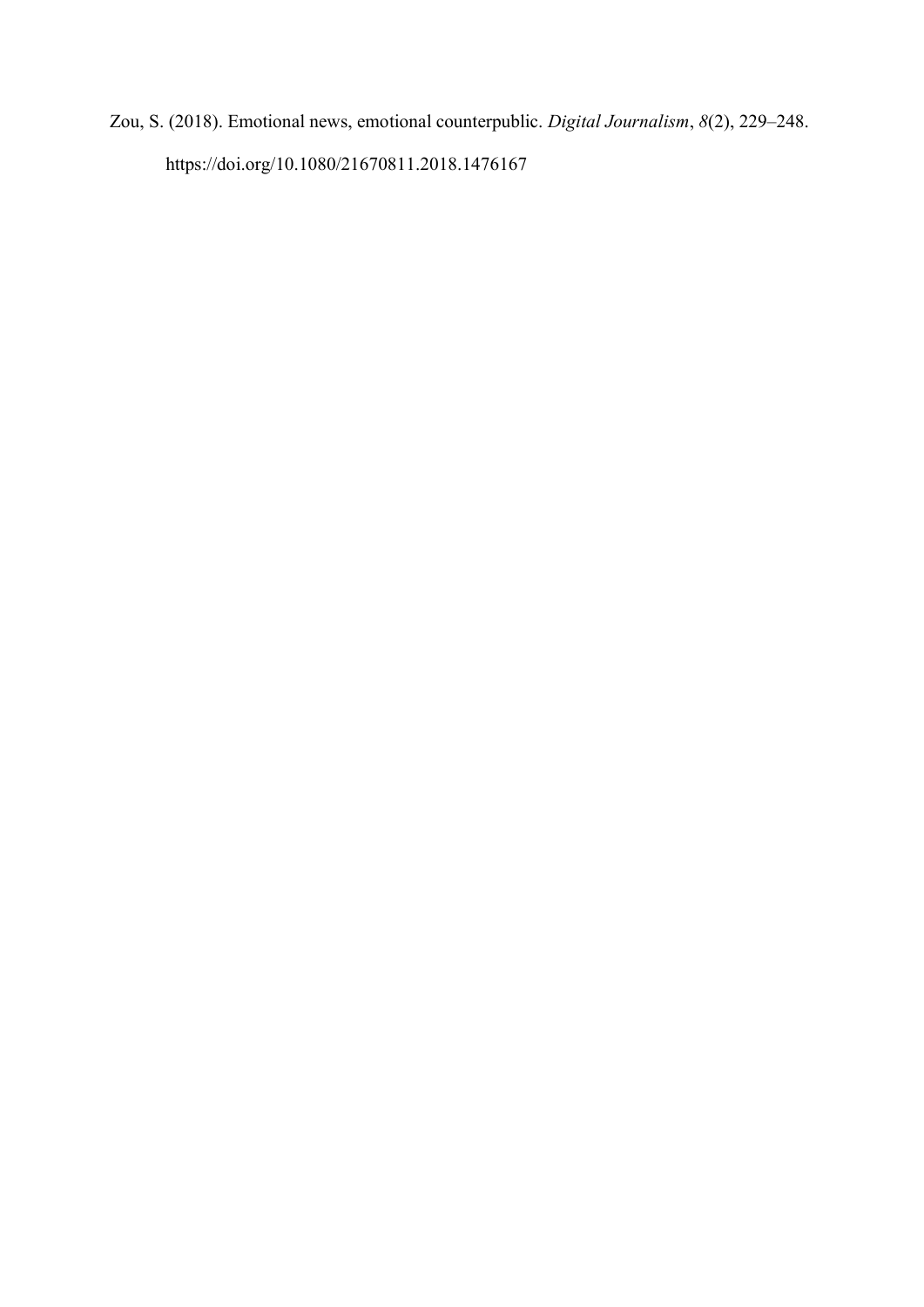Coded categories for each emotion term

**Linguistic level:** Categorization was made according to the following sub-categories: Adjectives, verbs, nouns and adverbs.

**Valence:** An emotion term can have a positive, negative or neutral valence.

**Emotion attribution:** To whom the emotion term is attributed (the one who has the emotion). These were subcategorized into the following *four subcategories:* Trump supporters, Trump opponents, neutral (this is a subcategory for all involved US officials who have no political ties with Trump or oppose Trump, such as the police or US Lawmakers) and others (this is a subcategory for persons/groups who cannot be categorized into the first three groups, such as foreign groups). These subcategories were created based on all the found emotion terms. **Emotion directed:** Towards what or whom the emotion word was directed.

These were subcategorized in the following *four subcategories*: Trump supporters, Trump opponents, U.S. officials (this is a subcategory for all involved US officials who have no political ties with Trump or oppose Trump, such as the police or US Lawmakers), other (this is a subcategory for persons/groups who cannot be categorized into the first three groups, such as foreign groups) and not applicable (this is a subcategory for when it was not stated towards what or whom the emotion term was directed). These subcategories were created based on all the found emotion terms.

**Narrator:** Who placed the emotion term in the text. Subcategorized: a text from a journalist or text quoted from others (direct on direct).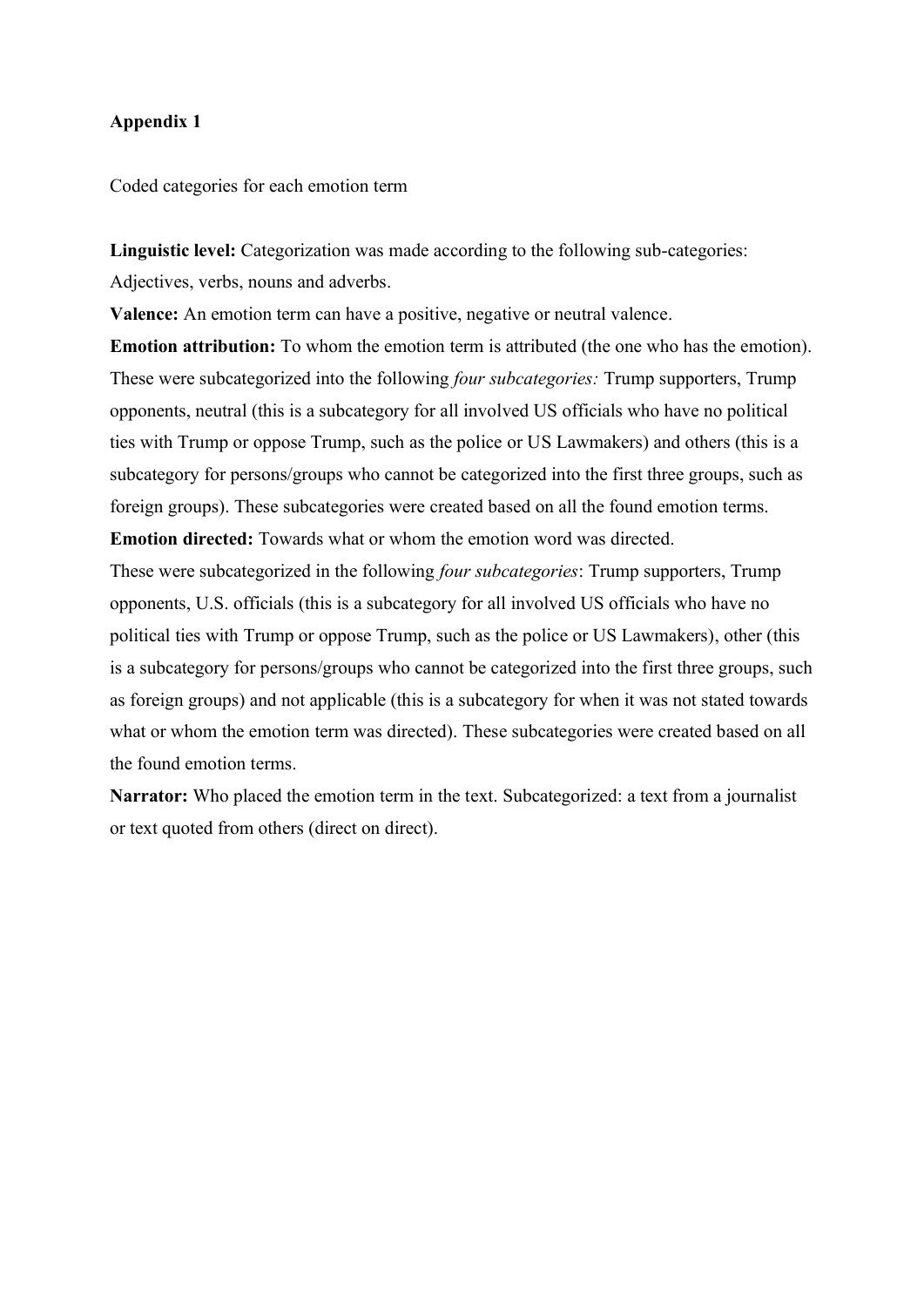Emotion terms found in The New York Times

|                     | Linguistic |          |                        |                                         |                 |
|---------------------|------------|----------|------------------------|-----------------------------------------|-----------------|
| <b>Emotion term</b> | level      | Valence  | <b>Emoter</b>          | <b>Directed</b>                         | <b>Narrator</b> |
|                     |            |          | Rudolph W.             |                                         |                 |
| shameful            | Adjective  | Negative | Giuliani               | Antifa                                  | quote           |
|                     |            |          | Rudolph W.             |                                         |                 |
| respect             | Noun       | Positive | Giuliani               | the mob<br>black lives matter           | quote           |
| worried             | Adjective  | Negative | republican voters      | movement                                | journalist      |
| confused            | Adjective  | Negative | <b>Suzanne Doherty</b> | Antifa                                  | journalist      |
| depressed           | Adjective  | Negative | <b>Suzanne Doherty</b> | Antifa                                  | journalist      |
|                     |            |          | Trump                  | misinformation by                       |                 |
| ardent              | Adverb     | Neutral  | supporters             | Trump                                   | Journalist      |
| exasperated         | Adjective  | Negative | republicans            | Mr. Trump                               | journalist      |
|                     |            |          | Mitch                  |                                         |                 |
| desire              | Verb       | Negative | McConnell              | Trump                                   | Journalist      |
| gleeful             | Adjective  | Positive | rioters                | N/A                                     | journalist      |
| hated               | Adjective  | Negative | rioters                | elites                                  | journalist      |
|                     |            |          |                        | certification Biden's                   |                 |
| confused            | Adjective  | Negative | rioters                | victory<br>certification Biden's        | journalist      |
| frenzied            | Adjective  | Negative | rioters                | victory                                 | journalist      |
|                     |            |          |                        | towards the speech                      |                 |
| fervor              | Adjective  | Negative | rioters                | of Trump                                | journalist      |
|                     |            |          |                        | against the wealth of                   |                 |
| bewildered          | Adjective  | Negative | rioters                | the capitol                             | journalist      |
|                     |            |          |                        | Lack of Police and                      |                 |
| confusion           | Noun       | Negative | rioters                | wealth of capitol                       | journalist      |
|                     |            |          |                        | Lack of Police and                      |                 |
| excitement          | Noun       | Positive | rioters                | wealth of capitol<br>Lack of Police and | journalist      |
| feeling             | Verb       | Neutral  | rioters                | wealth of capitol                       | journalist      |
| hoped               | Verb       | Positive | demonstrators          | To mr. Trump                            | journalist      |
|                     |            |          |                        | people present at the                   |                 |
| marveling           | Adjective  | Positive | rioters                | riot                                    | journalist      |
| symphatized         | Verb       | Positive | demonstrators          | rioters                                 | journalist      |
| regret              | Noun       | Negative | demonstrators          | rioters                                 | journalist      |
|                     |            |          | Aristotle (in a        |                                         |                 |
|                     |            |          | reference to           |                                         |                 |
| worried             | Adjective  | Negative | lawmakers)             | N/A                                     | journalist      |
| concerned           | Adjective  | Negative | Republicans            | keeping the power                       | journalist      |
| shock               | Verb       | Negative | Republicans            | towards the mob                         | journalist      |
| feels               | Verb       | Neutral  | People in general      | the truth                               | journalist      |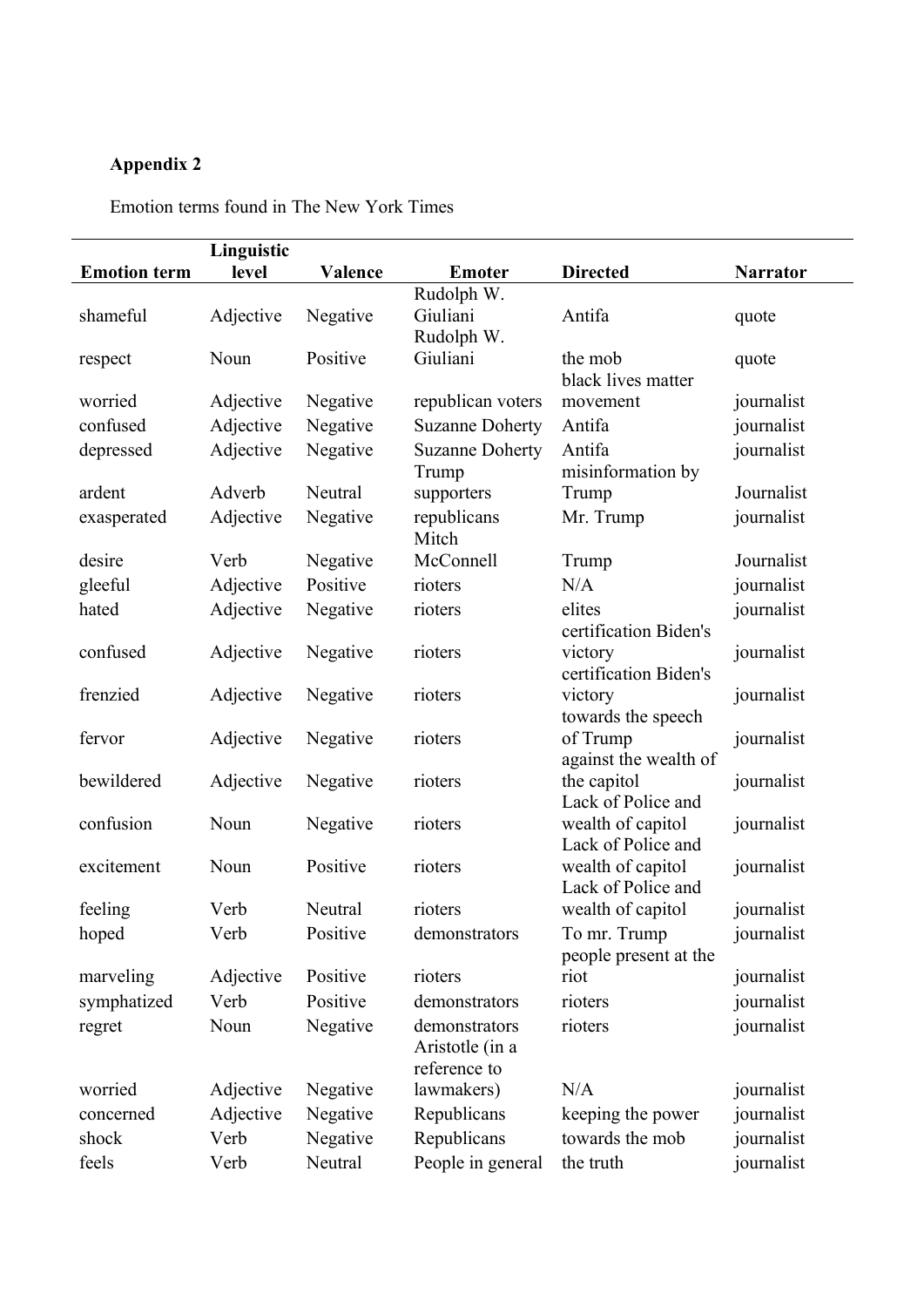| hated               | Verb      | Negative | The soviet union                           | Western society<br>about the results of             | journalist |
|---------------------|-----------|----------|--------------------------------------------|-----------------------------------------------------|------------|
| feel                | Verb      | Neutral  | Republicans                                | the elections<br>about the results of               | journalist |
| feel                | Verb      | Neutral  | Republicans<br>storming the                | the elections                                       | journalist |
| feeling<br>inspires | Noun      | Neutral  | Capitol                                    | rioters                                             | journalist |
| devotion            | Verb      | Positive | Trump                                      | Republican voters                                   | journalist |
| love                | Verb      | Positive | Trump                                      | foreign dictators                                   | journalist |
| embarrassing        | Adjective | Negative | Trump<br>those who care<br>for the law and | N/A<br>Against the coup of                          | journalist |
| care                | Verb      | Positive | who doesn't                                | trump                                               | journalist |
| angry               | Adjective | Negative | angry minority                             | N/A                                                 | journalist |
|                     |           |          | Speakers on<br>Trump's                     |                                                     |            |
| angry               | Adjective | Negative | demonstration                              | demonstrators                                       | journalist |
| giddy               | Adjective | Negative | demonstrators<br>Trump                     | about helping trump                                 | journalist |
| exuberant           | Adjective | Negative | supporters                                 | About rioting<br>about the rioters<br>coming in the | journalist |
| fear                | Noun      | Negative | <b>US Lawmakers</b>                        | capitol<br>Trump's                                  | journalist |
| feel-good           | Noun      | Positive | American people                            | demonstration<br>about fear of losing               | journalist |
| fear                | Noun      | Negative | Rioters                                    | their job<br>About the                              | journalist |
| good                | Adjective | Positive | Rioters<br>House of<br>Representatives     | demonstration                                       | journalist |
| weak                | Adjective | Negative | and senate                                 | N/A                                                 | journalist |
| weakness            | Noun      | Negative | Trump                                      | to his voters                                       | quote      |
| strong              | Adjective | Positive | Trump                                      | to his voters                                       | quote      |
| distrust            | Noun      | Negative | Trump's voters                             | about government<br>About the                       | journalist |
| happy               | Adjective | Positive | A trump voter                              | demonstration<br>About the                          | quote      |
| sad                 | Adjective | Negative | A trump voter                              | demonstration<br>About the                          | quote      |
| afraid              | Adjective | Negative | A trump voter                              | demonstration<br>About the                          | quote      |
| excited             | Adjective | Positive | A trump voter                              | demonstration                                       | quote      |
| angry               | Adjective | Negative | the crowd                                  | angry mob<br>when in the senate                     | journalist |
| confusion           | Noun      | Negative | the rioters                                | building<br>when in the senate                      | journalist |
| excitement          | Noun      | Positive | the rioters                                | building                                            | journalist |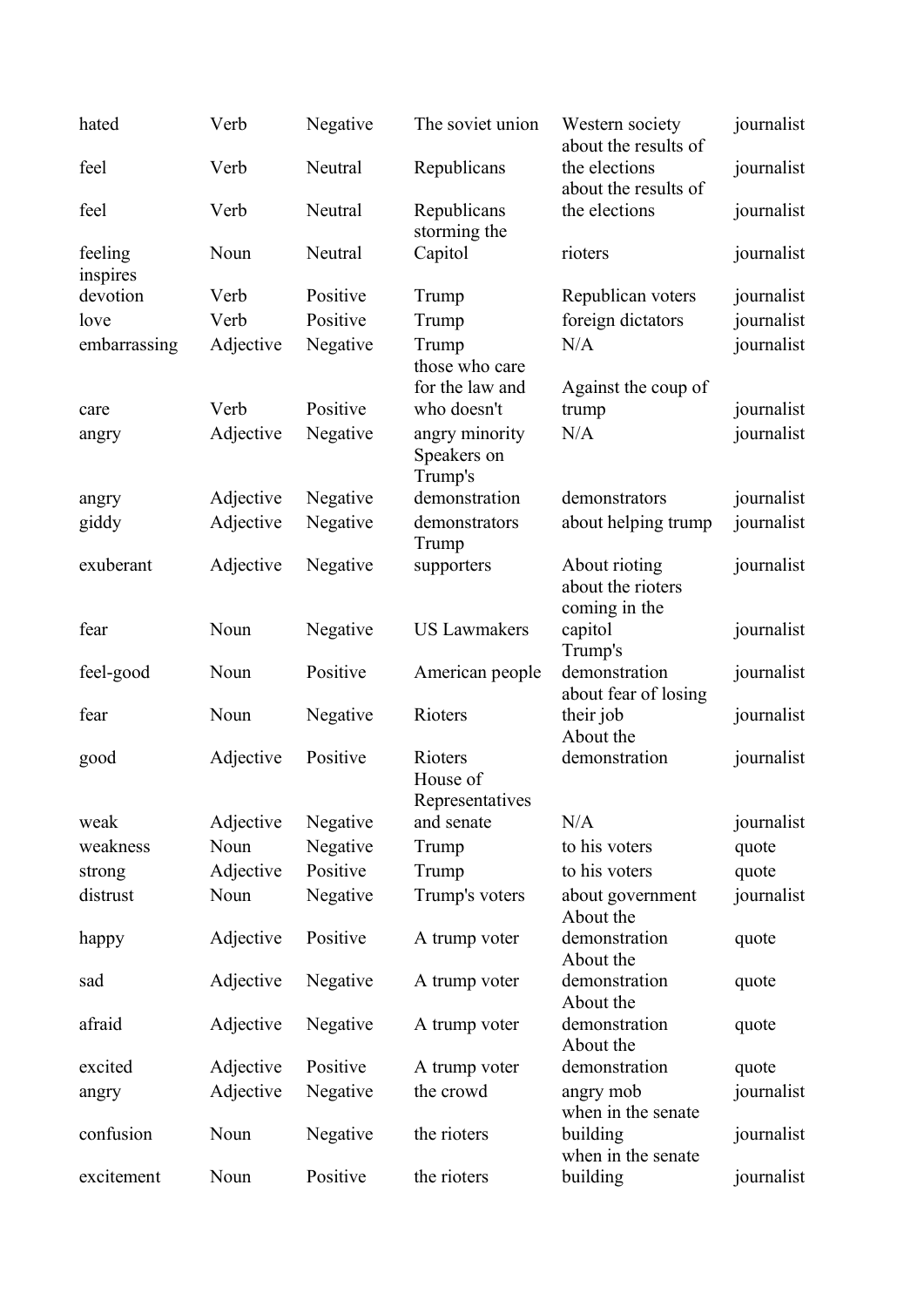|                     |           |          |                                | about the rioters<br>coming in the |            |
|---------------------|-----------|----------|--------------------------------|------------------------------------|------------|
| fear                | Noun      | Negative | lawmakers                      | capitol                            | journalist |
| love                | Noun      | Positive | Trump                          | to the rioters                     | journalist |
| frustration         | Noun      | Negative | Rioters                        | To Trump                           | journalist |
| disappointed        | Adjective | Negative | Rioters                        | To Trump                           | journalist |
|                     |           |          |                                | To Trump and                       |            |
| angrily             | Adverb    | Negative | Rioters                        | Pence                              | journalist |
| anger               | Noun      | Negative | Rioters                        | About the riot                     | journalist |
| resentment          | Noun      | Negative | Rioters                        | about the riot                     | journalist |
| distrust            | Noun      | Negative | Rioters<br>the failures of the | about the riot                     | journalist |
| embarrassingly      | Adjective | Negative | police<br>republican           | n.a.                               | journalist |
| fired up            | Verb      | Negative | governor Hogan<br>republican   | About the riot                     | quote      |
| agitated            | Adjective | Negative | governor Hogan<br>republican   | About the riot                     | quote      |
| stressed            | Adjective | Negative | governor Hogan                 | About the riot                     | quote      |
| frustation          | Noun      | Negative | officials in the<br>pentagon   | About BLM and<br>about the riot    | journalist |
|                     |           |          | officials in the               | About BLM and                      |            |
| anger               | Noun      | Negative | pentagon<br>officials in the   | about the riot                     | journalist |
| stunned             | Adjective | Negative | pentagon                       | About the riot                     | journalist |
| concerns            | Noun      | Neutral  | prosecutors<br>about hate      | Justice department                 | journalist |
| hate                | Adjective | Negative | speech                         | n.a.                               | journalist |
| fears               | Noun      | Negative | Officials                      | about rioters                      | journalist |
| malevolent          | Adjective | Negative | Journalists                    | riot                               | journalist |
| sickening           | Adjective | Negative | Journalists                    | riot                               | journalist |
| terrifying          | Adjective | Negative | Journalists                    | riot                               | journalist |
| infuriating         | Adverb    | Negative | Journalists                    | riot                               | journalist |
| horror              | Noun      | Negative | the riot                       | riot                               | journalist |
| horror              | Noun      | Negative | Journalists                    | about riot                         | journalist |
| horror              | Noun      | Negative | Journalists                    | about riot                         | journalist |
| enraging<br>feeling | Verb      | Negative | Journalists                    | about riot                         | journalist |
| (trauma)            | Verb      | Negative | Journalists                    | about riot                         | journalist |
| tense up            | Verb      | Negative | Journalists                    | about riot                         | journalist |
| scare               | Noun      | Negative | Journalists                    | about riot                         | journalist |
| angry               | Adjective | Negative | mob                            | n/a                                | journalist |
| concerned           | Verb      | Negative | U.S. Attorney                  | about the riot                     | journalist |
| agitation           | Noun      | Negative | Trump                          | Antifa                             | journalist |
| worries             | Noun      | Negative | Law enforcement                | Antifa                             | journalist |
| weakness            | Noun      | Negative | Trump                          | To his voters                      | quote      |
| chilling            | Noun      | Negative | about the riot                 | n/a                                | journalist |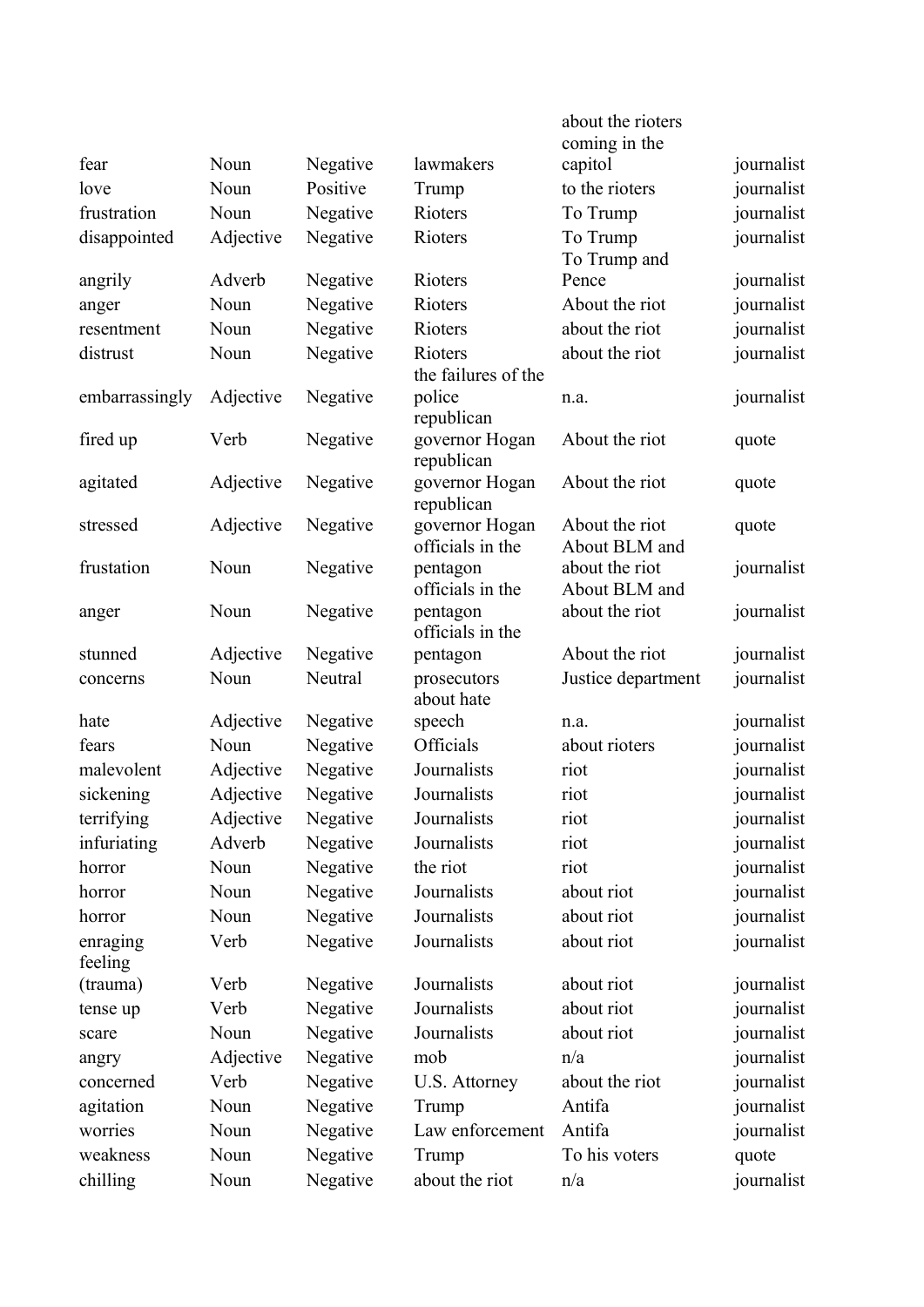| terrified   | Adjective | Negative | <b>US Lawmakers</b>                        | scared of the mob                                    | journalist |
|-------------|-----------|----------|--------------------------------------------|------------------------------------------------------|------------|
| hate        | Noun      | Negative | Veterans                                   | about mob                                            | quote      |
| disgusted   | Verb      | Negative | Veterans                                   | about mob                                            | quote      |
| sad         | Adjective | Negative | Veterans                                   | about mob                                            | quote      |
| disgusting  | Adjective | Negative | Veterans                                   | about mob                                            | quote      |
| sad         | Adjective | Negative | Veterans                                   | about mob                                            | quote      |
| rage        | Noun      | Negative | Mob                                        | N/A                                                  | journalist |
|             |           |          | democratic                                 |                                                      |            |
| sad         | Adjective | Negative | representative<br>democratic               | About mob                                            | quote      |
| sad         | Adjective | Negative | representative                             | About mob                                            | quote      |
| anger       | Noun      | Negative | French analyst                             | About riot                                           | quote      |
| aroused     | Adjective | Negative | Heather Grabbe,<br>director of E.U.        | About the riot in<br>Washington<br>About the riot in | quote      |
| shocked     | Adjective | Negative | Marine Le Pen                              | Washington<br>About the riot in                      | quote      |
| shaken      | Adjective | Negative | populist leaders                           | Washington<br>About the riot in                      | journalist |
| nervous     | Adjective | Negative | populist leaders<br>mainstream             | Washington                                           | journalist |
| anxiety     | Noun      | Negative | policitians<br>mainstream                  | About coronavirus                                    | journalist |
| confusion   | Noun      | Negative | policitians<br>director<br>European policy | About coronavirus                                    | journalist |
| fear        | Noun      | Negative | center                                     | About coronavirus                                    | quote      |
| fears       | Noun      | Negative | Trump voters                               | About elections                                      | journalist |
| fear        | Noun      | Negative | Trump voter                                | About Trump voters                                   | journalist |
| anger       | Noun      | Negative | Trump voter                                | About Trump voters                                   | journalist |
| anger       | Noun      | Negative | Trump voter                                | About Trump voters                                   | journalist |
| loves       | Verb      | Positive | Trump voter                                | about Trump voters<br>Who flourish under             | journalist |
| hate        | Noun      | Negative | Right extremists                           | Trump<br>who flourish under                          | journalist |
| hatreds     | Noun      | Negative | Right extremists                           | trump<br>who hid from the                            | journalist |
| fear        | Noun      | Negative | <b>US Lawmakers</b>                        | riot                                                 | journalist |
| hate        | Noun      | Negative | Right extremists                           | about riot                                           | journalist |
| hate        | Noun      | Negative | Right extremists                           | about riot                                           | journalist |
|             |           |          |                                            | about presidential                                   |            |
| enraged     | Adjective | Negative | Trump voters                               | elections<br>Immigrants and fear                     | journalist |
| fears       | Noun      | Negative | President Trump                            | of gun control                                       | journalist |
| frightening | Adjective | Negative | Left liberals                              | Far-right groups                                     | journalist |
|             |           |          |                                            | Immigrants and fear                                  |            |
| fears       | Noun      | Negative | Far-right groups                           | of gun control                                       | journalist |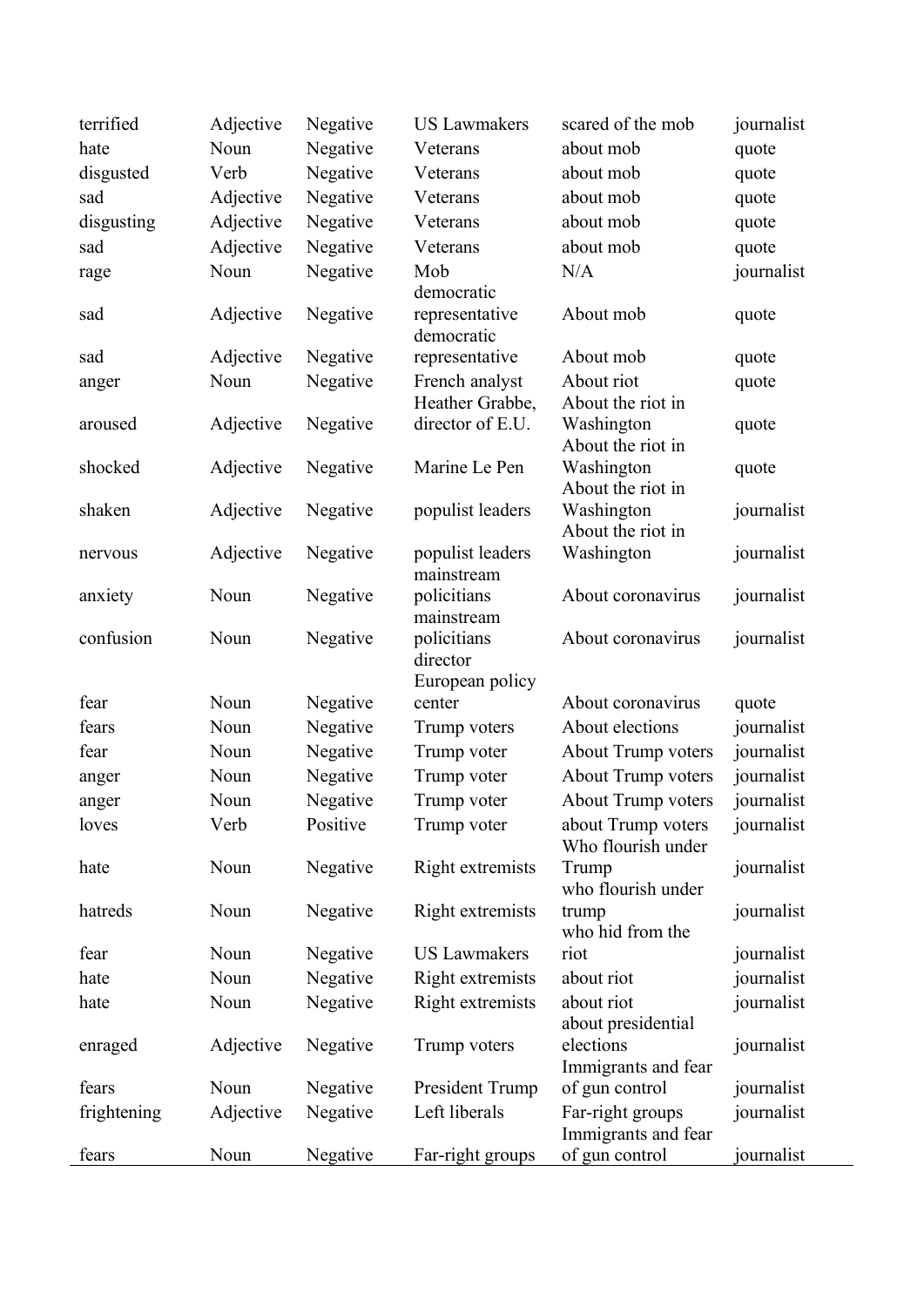|                     | Linguistic |          |                              |                                           |                 |
|---------------------|------------|----------|------------------------------|-------------------------------------------|-----------------|
| <b>Emotion term</b> | Level      | Valence  | <b>Emoter</b>                | <b>Directed</b>                           | <b>Narrator</b> |
| desperate           | Adjective  | Negative | U.S. military                | N/A                                       | journalist      |
| bitter              | Adverb     | Negative | nation                       | N/A                                       | journalist      |
|                     |            |          | Pro-Trump                    |                                           |                 |
| angry               | Adjective  | Negative | supporters                   | N/A                                       | journalist      |
| hopes               | Verb       | Positive | The Pentagon's               | political crossfire<br>respect for fellow | journalist      |
| respect             | Noun       | Positive | Trump<br>Major Richard       | citizens                                  | quote           |
| felt                | Adjective  | Neutral  | Thresher                     | <b>About US Army</b>                      | journalist      |
| bitter              | Adjective  | Negative | the nation                   | N/A                                       | journalist      |
| frenzy              | Adjective  | Negative | Trump                        | Domestic frenzy<br>the events at the      | Quote           |
| outrageous          | Adjective  | Negative | A republican                 | capitol<br>he would not                   | Quote           |
| fiery               | Adverb     | Negative | Trump                        | concede to Biden<br>storming their way    | Journalist      |
| angry               | Adjective  | Negative | Trump supporters             | into the capitol                          | journalist      |
| subdued             | Adjective  | Neutral  | lawmakers                    | N/A                                       | journalist      |
| rancor              | Noun       | Negative | lawmakers                    | N/A                                       | journalist      |
| appalled            | Adjective  | Negative | George W. Bush               | <b>US Political Leaders</b>               | quote           |
| angered             | Adjective  | Negative | Mr. McConnell                | the president                             | journalist      |
| fear                | Noun       | Negative | riot                         | about the riot                            | journalist      |
| wondered            | Verb       | Neutral  | journalists                  | about the riot                            | journalist      |
| embarrassing        | Adjective  | Negative | journalists                  | about the riot<br>by the challenge of     | quote           |
| tense               | Adjective  | Negative | Congress                     | trump supporters                          | journalist      |
| aggrieved           | Adjective  | Negative | President Trump              | about his defeat                          | journalist      |
| fume                | Verb       | Negative | President Trump              | about his defeat                          | journalist      |
| cowered             | Verb       | Negative | politicians                  | about the rioters                         | journalist      |
| loved               | Verb       | Positive | Trump<br>moments in the      | to his supporters                         | quote           |
| tense               | Adjective  | Negative | riot<br><b>US Allies and</b> | for reporters                             | journalist      |
| stunned             | Adjective  | Negative | adversaries<br>international | about riot                                | journalist      |
| disorienting        | Adjective  | Negative | observers<br>international   | about riot                                | journalist      |
| unnerving           | Adjective  | Negative | observers<br>international   | about riot                                | journalist      |
| shocking            | Adjective  | Negative | observers<br>german foreign  | about riot                                | quote           |
| rejoice             | Verb       | Positive | minister                     | about riot                                | journalist      |

Emotion terms found in The Washington Times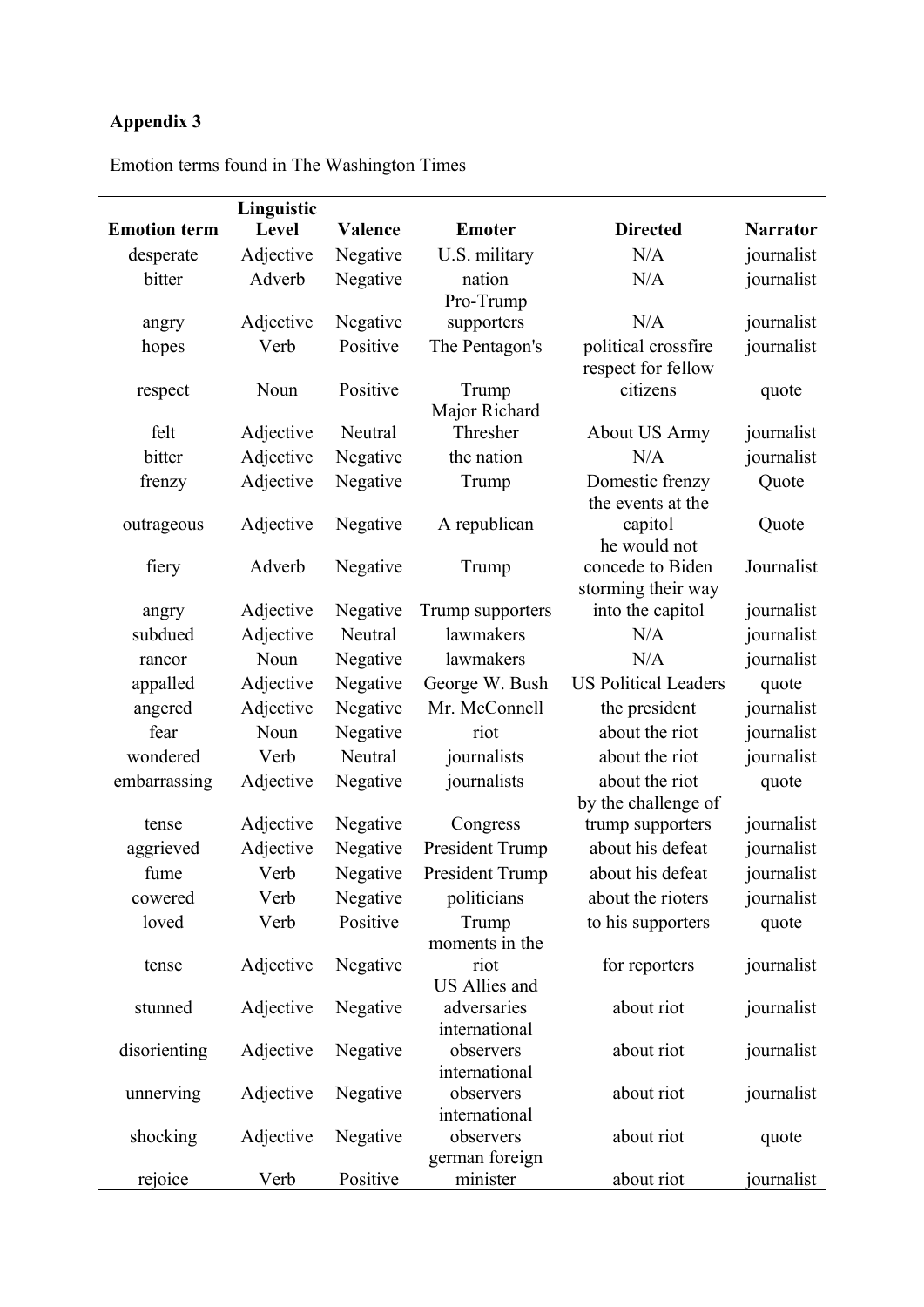| Venezuelan<br>bitterly<br>Adverb<br>Negative<br>foreign ministry<br>about riot<br>Adjective<br>to his mob<br>desperate<br>Negative<br>Trump<br>Respect<br>Positive<br>Police<br>Noun<br>Trump<br>cowered<br>Verb<br>Negative<br>to his voters<br>Trump<br>Positive<br>to his voters<br>love<br>Noun<br>Trump<br>about Black Lives<br>Noun<br>Negative<br>bipartisan front<br>outrage<br>Matter movement<br>Adjective<br>Police<br>soft<br>Negative<br>on the protestors | journalist<br>journalist<br>quote<br>journalist<br>quote<br>journalist<br>journalist |
|-------------------------------------------------------------------------------------------------------------------------------------------------------------------------------------------------------------------------------------------------------------------------------------------------------------------------------------------------------------------------------------------------------------------------------------------------------------------------|--------------------------------------------------------------------------------------|
|                                                                                                                                                                                                                                                                                                                                                                                                                                                                         |                                                                                      |
|                                                                                                                                                                                                                                                                                                                                                                                                                                                                         |                                                                                      |
|                                                                                                                                                                                                                                                                                                                                                                                                                                                                         |                                                                                      |
|                                                                                                                                                                                                                                                                                                                                                                                                                                                                         |                                                                                      |
|                                                                                                                                                                                                                                                                                                                                                                                                                                                                         |                                                                                      |
|                                                                                                                                                                                                                                                                                                                                                                                                                                                                         |                                                                                      |
| about capitol riot and                                                                                                                                                                                                                                                                                                                                                                                                                                                  |                                                                                      |
| <b>BLM</b><br>Worries<br>Noun<br>Negative<br>onlookers                                                                                                                                                                                                                                                                                                                                                                                                                  | journalist                                                                           |
| Adjective<br>citizen<br>outraged<br>Negative<br>n/a                                                                                                                                                                                                                                                                                                                                                                                                                     | quote                                                                                |
| shame<br>Negative<br>Noun<br>n/a<br>protests                                                                                                                                                                                                                                                                                                                                                                                                                            | quote                                                                                |
| Negative<br>n/a<br>Adjective<br>outraged<br>protests<br><b>Indian Prime</b>                                                                                                                                                                                                                                                                                                                                                                                             | quote                                                                                |
| Distressed<br>Minister<br>Adjective<br>Negative<br>about riots<br>confirmation of<br>President Elect                                                                                                                                                                                                                                                                                                                                                                    | quote                                                                                |
| Positive<br><b>Boris Johnson</b><br>Biden<br>Adjective<br>pleased                                                                                                                                                                                                                                                                                                                                                                                                       | quote                                                                                |
| hatred<br>Noun<br><b>About Trump</b><br>Negative<br>about riots                                                                                                                                                                                                                                                                                                                                                                                                         | quote                                                                                |
| <b>About Trump</b><br>rabble-rousing<br>Noun<br>Negative<br>about riots                                                                                                                                                                                                                                                                                                                                                                                                 | quote                                                                                |
| hatred<br>Negative<br><b>About Trump</b><br>about riots<br>Noun                                                                                                                                                                                                                                                                                                                                                                                                         | quote                                                                                |
| Noun<br>Negative<br>Rioters<br>n/a<br>hatred                                                                                                                                                                                                                                                                                                                                                                                                                            | quote                                                                                |
| Verb<br>Reviewers<br>a virginia restaurant<br>raged<br>Negative                                                                                                                                                                                                                                                                                                                                                                                                         | journalist                                                                           |
| horrified<br>Negative<br>Adjective<br>about riot<br>Trump supporter                                                                                                                                                                                                                                                                                                                                                                                                     | quote                                                                                |
| Negative<br>Noun<br>Trump supporter<br>about riot<br>pain<br>law enforcement<br>lack of preparation                                                                                                                                                                                                                                                                                                                                                                     | quote                                                                                |
| Adjective<br>Positive<br>by police<br>stunning<br>experts<br>about changes for                                                                                                                                                                                                                                                                                                                                                                                          | journalist                                                                           |
| furious<br>Adjective<br>Negative<br>lawmakers<br>protection<br>about an extensive                                                                                                                                                                                                                                                                                                                                                                                       | journalist                                                                           |
| painstaking<br>Adjective<br>Neutral<br>lawmakers<br>investigation<br>a republican                                                                                                                                                                                                                                                                                                                                                                                       | journalist                                                                           |
| admiration<br>Positive<br>Noun<br>voter<br>Trump<br>a republican                                                                                                                                                                                                                                                                                                                                                                                                        | journalist                                                                           |
| feel<br>Verb<br>Neutral<br>voter<br>Trump                                                                                                                                                                                                                                                                                                                                                                                                                               | quote                                                                                |
| love for Trump<br>Positive<br>Republican voter<br>Noun<br>love<br>family who attended<br>a family of                                                                                                                                                                                                                                                                                                                                                                    | quote                                                                                |
| Negative<br>republicans<br>Adjective<br>riot<br>upset<br>about attending the                                                                                                                                                                                                                                                                                                                                                                                            | journalist                                                                           |
| Republican voter<br>Adjective<br>Negative<br>riot<br>regretted<br>about attending the                                                                                                                                                                                                                                                                                                                                                                                   | journalist                                                                           |
| Republican voter<br>Noun<br>Negative<br>riot<br>regret<br>about attending the                                                                                                                                                                                                                                                                                                                                                                                           | journalist                                                                           |
| Negative<br>Republican voter<br>Noun<br>embarrassment<br>riot<br>against the Capitol<br>and American                                                                                                                                                                                                                                                                                                                                                                    | journalist                                                                           |
| Negative<br>the mob<br>politics<br>Adjective<br>angry                                                                                                                                                                                                                                                                                                                                                                                                                   | journalist                                                                           |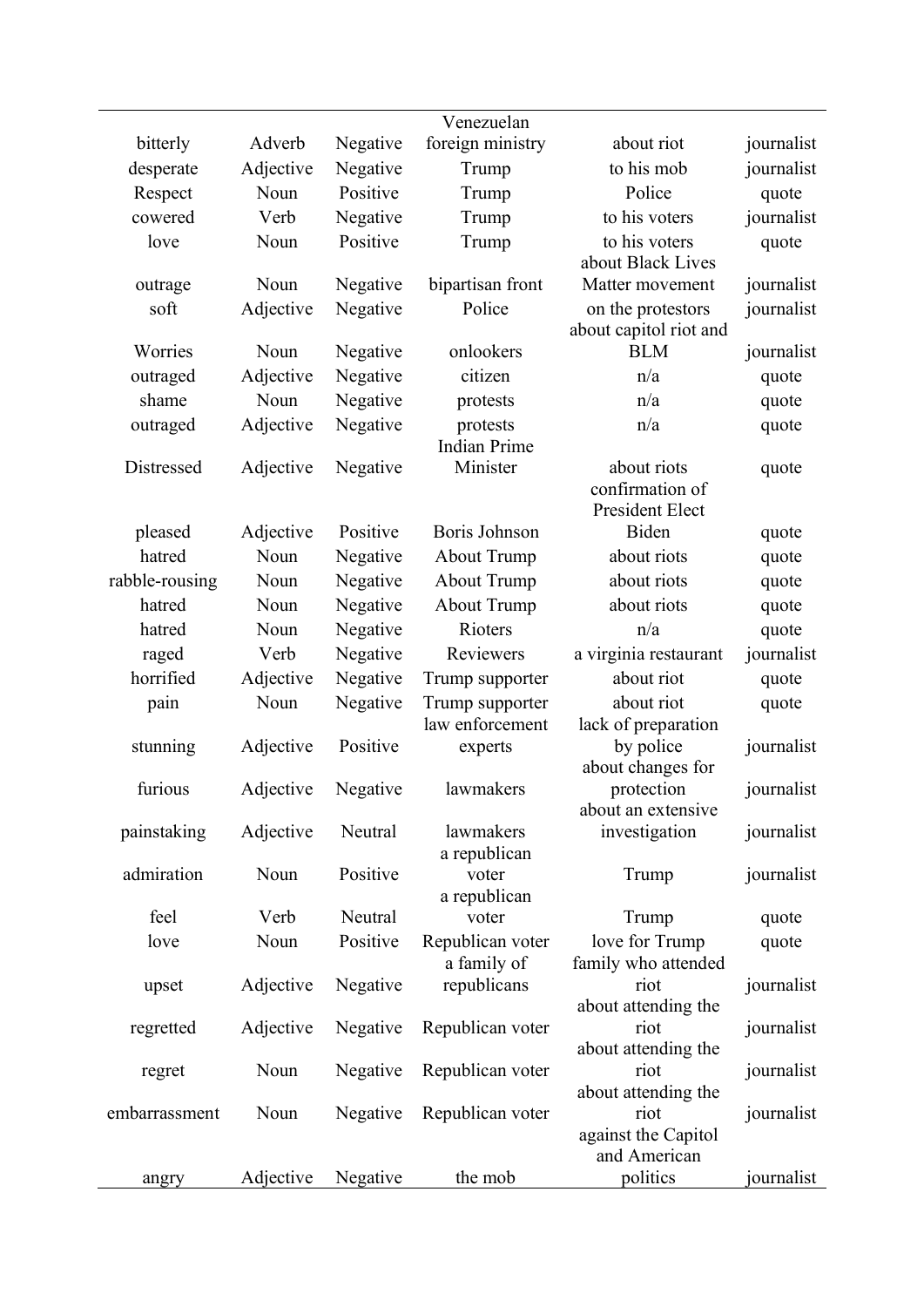|           |           |          |                 | Images of the capitol |            |
|-----------|-----------|----------|-----------------|-----------------------|------------|
| loving    | Verb      | Positive | China           | riot                  | journalist |
|           |           |          |                 | against the Capitol   |            |
|           |           |          | Iranian Supreme | and American          |            |
| rejoicing | Adjective | Positive | leader          | politics              | journalist |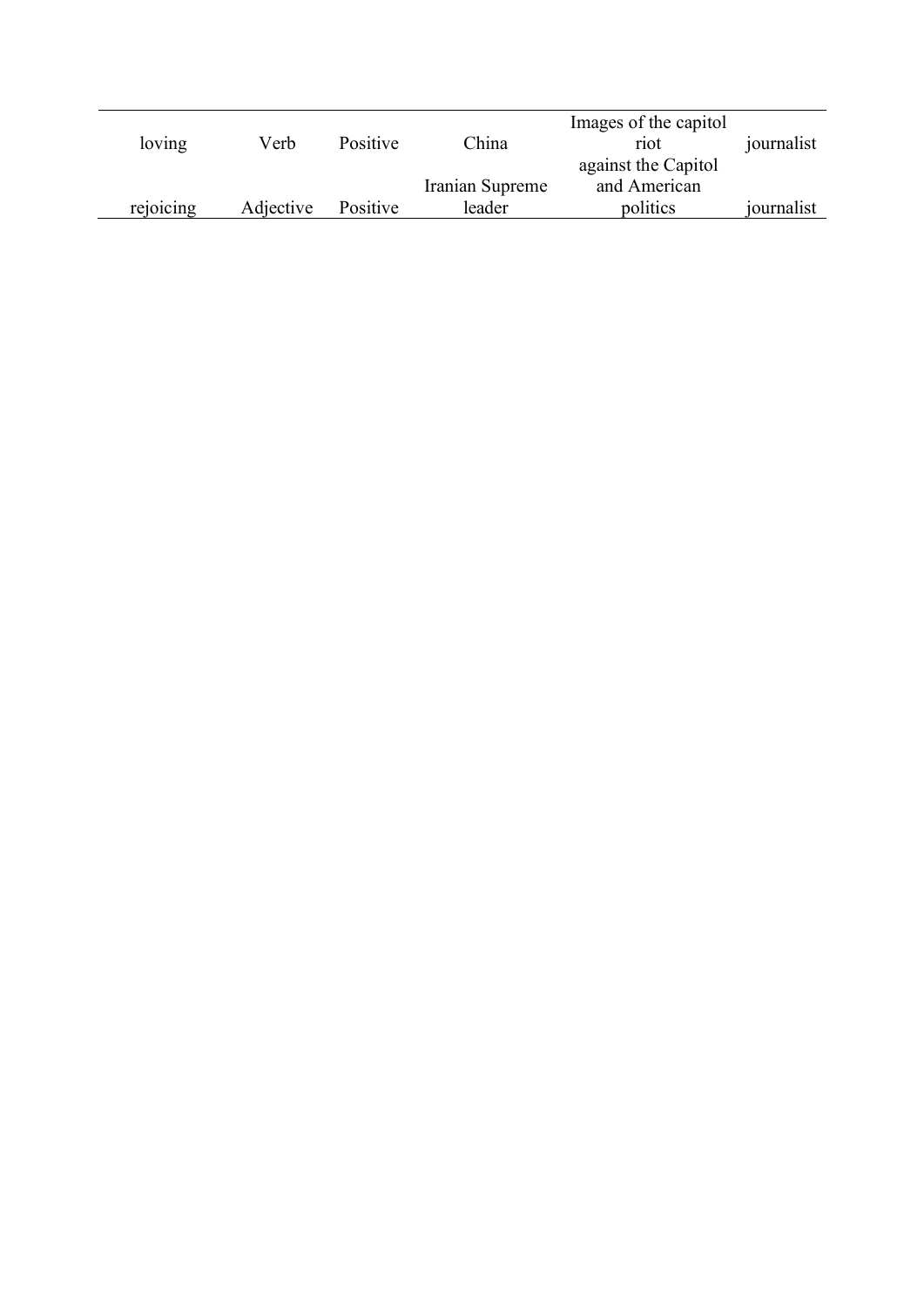| Pattern            | <b>Emotion Word /</b>   | Valence          | <b>Attributed</b> | <b>Directed</b> | <b>Example</b>                                                      |
|--------------------|-------------------------|------------------|-------------------|-----------------|---------------------------------------------------------------------|
|                    | <b>Linguistic level</b> |                  |                   |                 |                                                                     |
| <b>Emotions</b> of | Fear (noun)             | Negative         | Lawmakers         | Rioters         | "By Wednesday afternoon, a narrow group of Trump                    |
| the lawmakers      |                         |                  |                   |                 | $supporters$ - some exuberant, some hellbent - had been             |
| inside the         |                         |                  |                   |                 | storm-tossed together into infamy. A mob overran the nation's       |
| Capitol            |                         |                  |                   |                 | Capitol, as lawmakers hid in fear. Wholesale vandalism. Tear        |
|                    |                         |                  |                   |                 | gas. Gunfire. A woman dead; an officer dead; many injured.          |
|                    |                         |                  |                   |                 | Chants of "U.S.A.! U.S.A.!"                                         |
| The angry          | Anger / Hate            | Negative         | Rioters           | U.S.            | "His remarks came as evidence mounted that before the grim          |
| mob                | (adjective, noun)       |                  |                   | Elections       | events at the Capitol $-$ in which lawmakers and others hid         |
|                    |                         |                  |                   | and             | from an <i>angry</i> , surging mob and five people died in the riot |
|                    |                         |                  |                   | Lawmakers       | and nearby tumult $-$ top officials in government had reason to     |
|                    |                         |                  |                   |                 | be deeply concerned about the possibility of violence."             |
| Quotations         | Horrified               | Negative Rioters |                   | To the riot     | "I'm horrified by the violence and destruction we saw yesterday     |
| from the           | (adjective, noun)       |                  |                   | itself          | and the pain it has caused so many," Rouse said. "Our country       |
| rioters            |                         |                  |                   |                 | desperately needs to come together to heal, and I will do           |
|                    |                         |                  |                   |                 | everything I can to be a part of that                               |
|                    |                         |                  |                   |                 | process."                                                           |

Patterns of emotion talk in The New York Times and The Washington Times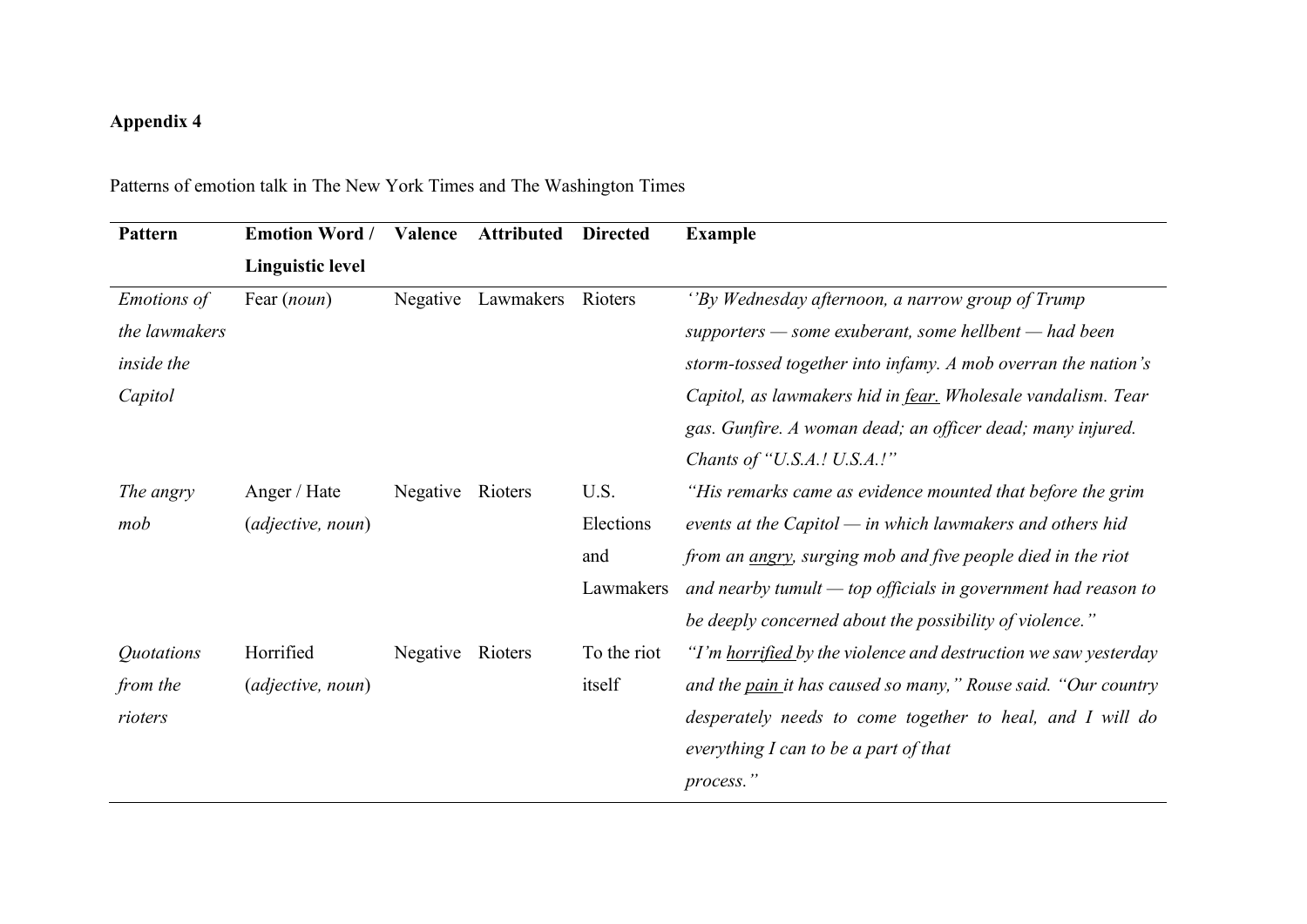Patterns of similarities and differences between The New York Times and The Washington Times

| Pattern         | Similarity /          | <b>Emotion</b> | <b>Attributed</b> | <b>Directed</b> | <b>Example / explanation</b>                            |
|-----------------|-----------------------|----------------|-------------------|-----------------|---------------------------------------------------------|
|                 | <b>Difference</b>     | Word /         |                   |                 |                                                         |
|                 |                       | Linguistic     |                   |                 |                                                         |
|                 |                       | level          |                   |                 |                                                         |
| Emoters are     | Emoters in both       | N.A.           | Trump             | N.A.            | In NYT, 75 emotion words out of 118 emotion words       |
| Trump           | newspapers are mostly |                | Supporters        |                 | were attributed to emoters in the subcategory 'Trump'   |
| Supporters      | subcategorized as     |                |                   |                 | Supporters'. In WT, 32 emotions words out of 62         |
|                 | Trump supporters      |                |                   |                 | emotion words.                                          |
|                 | (similarity).         |                |                   |                 |                                                         |
| Emotions of the | The emotions of the   | Fear           | Lawmakers         | Rioters         | In NYT references are made about the lawmakers          |
| lawmakers       | lawmakers are not     | (noun)         |                   |                 | who were trapped inside the Capitol. These were         |
| inside the      | mentioned in WT       |                |                   |                 | afraid of the rioters. In WT there are no references to |
| Capitol         | (difference).         |                |                   |                 | the emotions of the lawmakers in the Capitol.           |
| Used quotations | In WT quotes with     | N.A.           | Trump             | N.A.            | In WT 8 of 22 quotes with an emotion word were          |
|                 | emotion words are     |                | supporters,       |                 | from Trump supporters. In NYT more diversity in         |
|                 | from Trump            |                | veterans,         |                 | emotion attribution in quotes. E.g. 5 quotes from       |
|                 | Supporters. In NYT    |                |                   |                 | veterans, 4 from Trump supporters and others.           |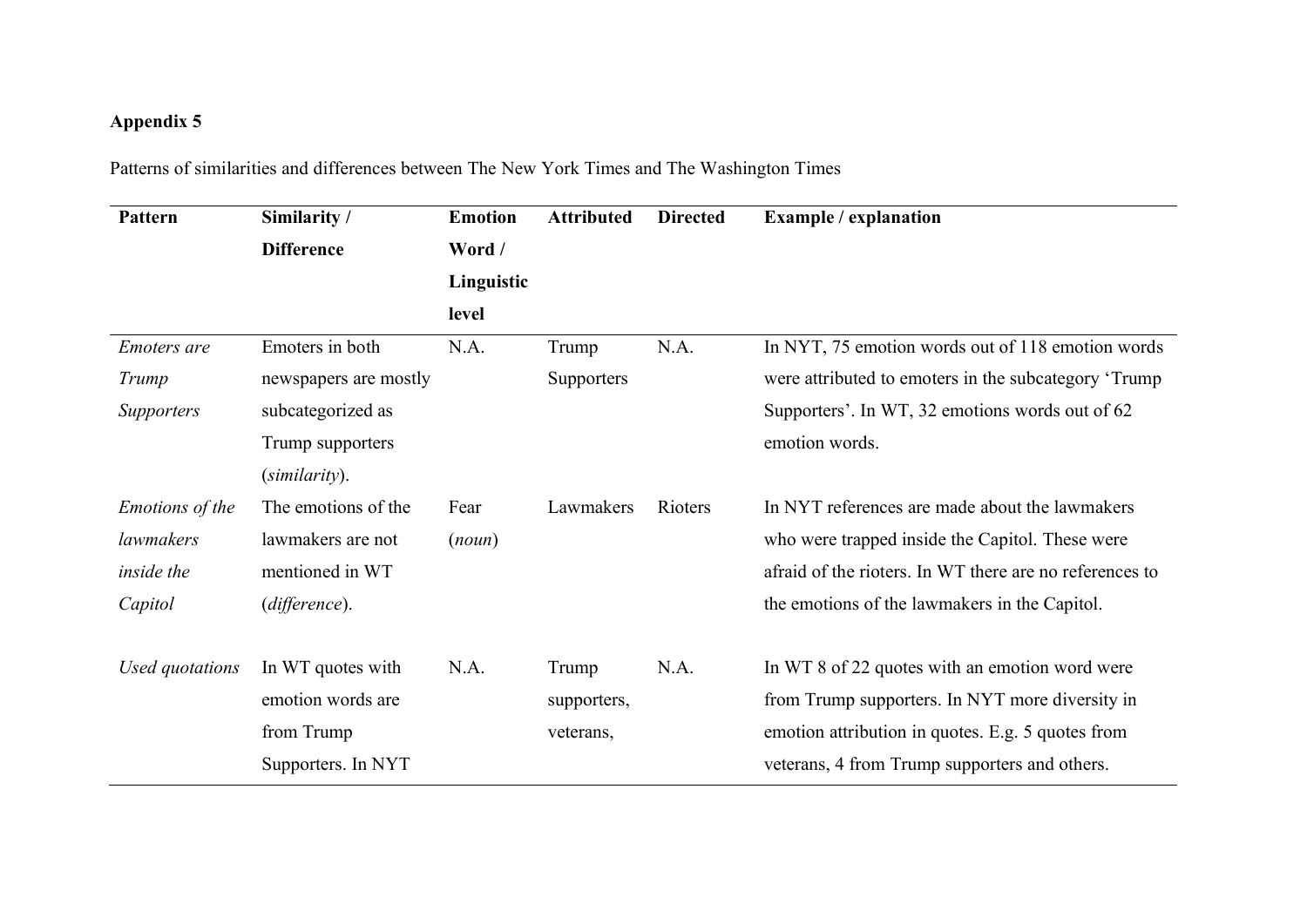|                | more diversity of used  |               | Republicans       |            |                                                     |
|----------------|-------------------------|---------------|-------------------|------------|-----------------------------------------------------|
|                | quotes with emotion     |               | and others.       |            |                                                     |
|                | words (difference).     |               |                   |            |                                                     |
| Representation | In NYT more             | Anger and     | Trump             | U.S.       | In NYT 19 references to the negative emotion 'hate' |
| of rioters     | references to negative  | Hate          | <b>Supporters</b> | Elections  | or 'anger'. In WT only 2 times.                     |
| emotions       | emotions of Trump       | (noun,        |                   | and        |                                                     |
|                | Supporters than in WT   | verb).        |                   | Lawmakers  |                                                     |
|                | (difference).           |               |                   |            |                                                     |
| Anger as the   | In NYT and WT the       | Anger and     | Rioters, US       | U.S.       | In NYT 20 times, In WT 17 times.                    |
| most occurring | most occurring          | Hate          | <b>Officials</b>  | Officials, |                                                     |
| emotion        | emotion is 'anger'.     | (noun,        | and               | Rioters,   |                                                     |
|                | Expressed in various    | <i>verb</i> ) | Republicans       | defeat of  |                                                     |
|                | forms, such as 'anger', |               |                   | Trump,     |                                                     |
|                | 'hate', 'enraged' or    |               |                   | Invasion.  |                                                     |
|                | 'furious'.              |               |                   |            |                                                     |